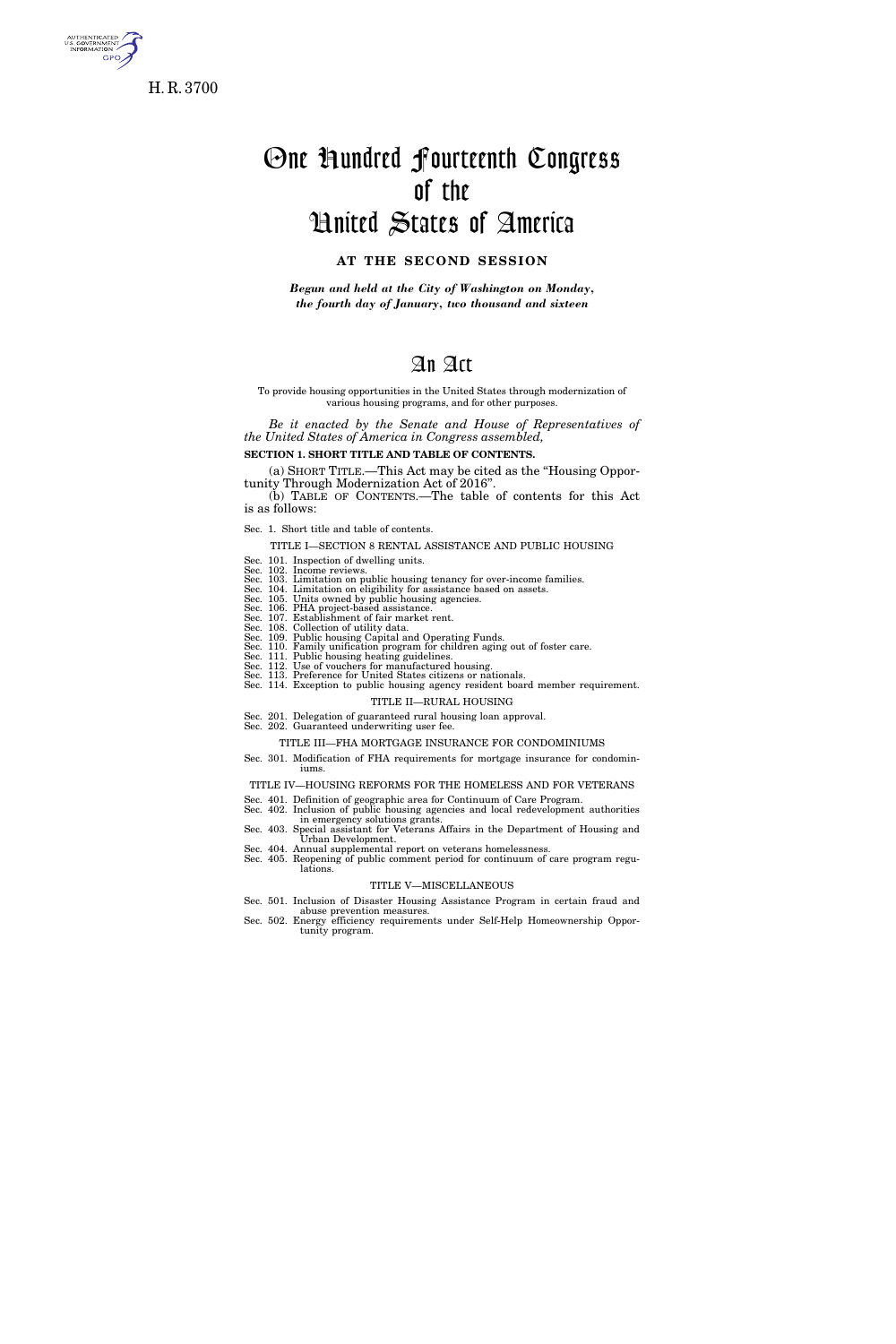#### Sec. 503. Data exchange standardization for improved interoperability. TITLE VI—REPORTS

Sec. 601. Report on interagency family economic empowerment strategies.

TITLE VII—HOUSING OPPORTUNITIES FOR PERSONS WITH AIDS

Sec. 701. Formula and terms for allocations to prevent homelessness for individuals living with HIV or AIDS.

# **TITLE I—SECTION 8 RENTAL ASSISTANCE AND PUBLIC HOUSING**

#### **SEC. 101. INSPECTION OF DWELLING UNITS.**

(a) IN GENERAL.—Section 8(o)(8) of the United States Housing Act of 1937 (42 U.S.C. 1437f(o)(8)) is amended—

(1) by striking subparagraph (A) and inserting the following new subparagraph:

''(A) INITIAL INSPECTION.—

''(i) IN GENERAL.—For each dwelling unit for which a housing assistance payment contract is established under this subsection, the public housing agency (or other entity pursuant to paragraph (11)) shall inspect the unit before any assistance payment is made to determine whether the dwelling unit meets the housing quality standards under subparagraph (B), except as provided in clause (ii) or (iii) of this subparagraph.

"(ii) CORRECTION OF NON-LIFE-THREATENING CONDI-TIONS.—In the case of any dwelling unit that is determined, pursuant to an inspection under clause (i), not to meet the housing quality standards under subparagraph (B), assistance payments may be made for the unit notwithstanding subparagraph (C) if failure to meet such standards is a result only of non-life-threatening conditions, as such conditions are established by the Secretary. A public housing agency making assistance payments pursuant to this clause for a dwelling unit shall, 30 days after the beginning of the period for which such payments are made, withhold any assistance payments for the unit if any deficiency resulting in noncompliance with the housing quality standards has not been corrected by such time. The public housing agency shall recommence assistance payments when such deficiency has been corrected, and may use any payments withheld to make assistance payments relating to the period during which payments were withheld.

''(iii) USE OF ALTERNATIVE INSPECTION METHOD FOR INTERIM PERIOD.—In the case of any property that within the previous 24 months has met the requirements of an inspection that qualifies as an alternative inspection method pursuant to subparagraph (E), a public housing agency may authorize occupancy before the inspection under clause (i) has been completed, and may make assistance payments retroactive to the beginning of the lease term after the unit has been determined pursuant to an inspection under clause (i) to meet the housing quality standards under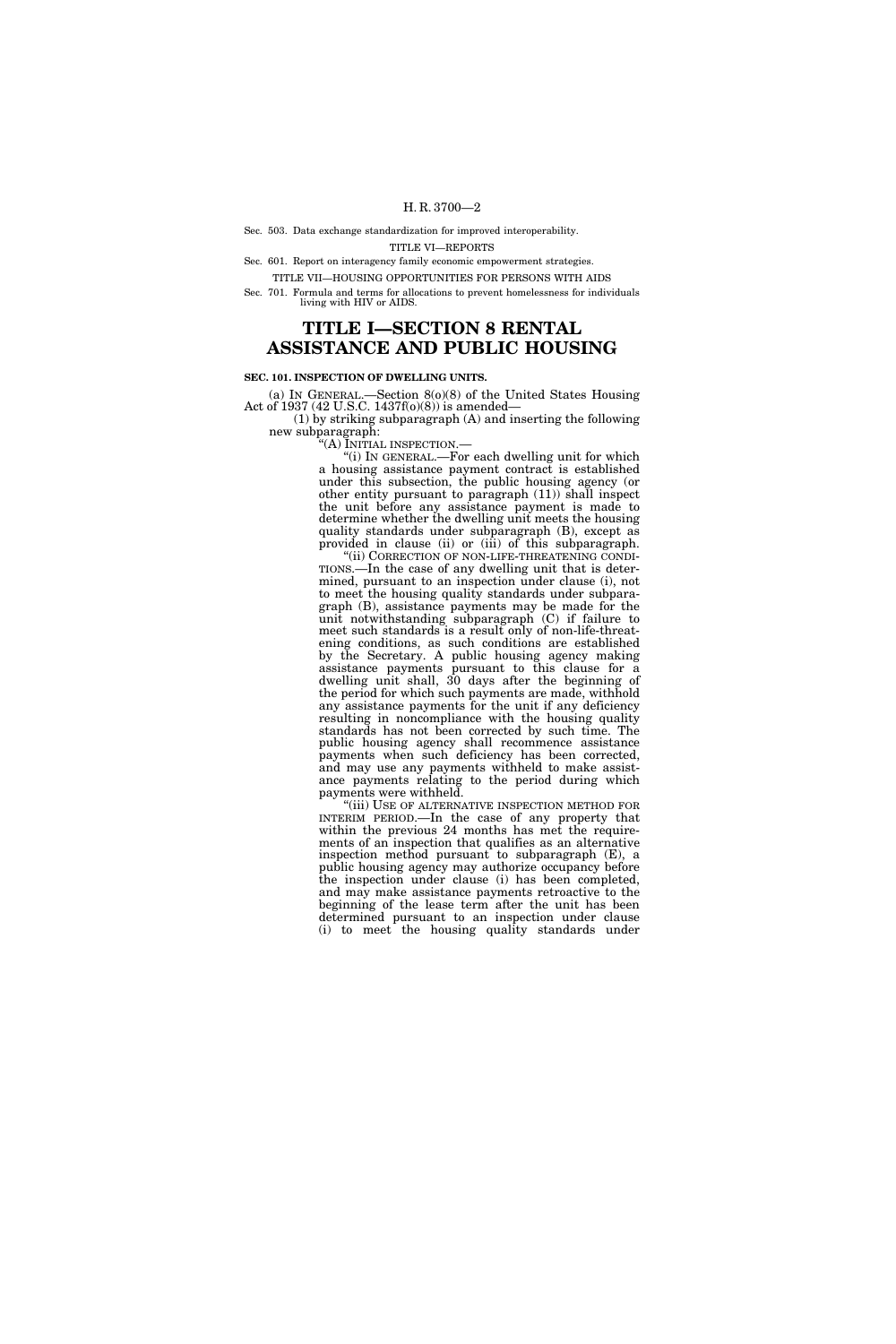subparagraph (B). This clause may not be construed to exempt any dwelling unit from compliance with the requirements of subparagraph (D).'';

(2) by redesignating subparagraph (G) as subparagraph (H); and

(3) by inserting after subparagraph (F) the following new subparagraph:

 $\mathcal{C}(G)$  ENFORCEMENT OF HOUSING QUALITY STANDARDS.— ''(i) DETERMINATION OF NONCOMPLIANCE.—A

dwelling unit that is covered by a housing assistance payments contract under this subsection shall be considered, for purposes of subparagraphs (D) and (F), to be in noncompliance with the housing quality standards under subparagraph (B) if—

''(I) the public housing agency or an inspector authorized by the State or unit of local government determines upon inspection of the unit that the unit fails to comply with such standards;

''(II) the agency or inspector notifies the owner of the unit in writing of such failure to comply; and

''(III) the failure to comply is not corrected— ''(aa) in the case of any such failure that is a result of life-threatening conditions, within 24 hours after such notice has been provided; and

"(bb) in the case of any such failure that is a result of non-life-threatening conditions, within 30 days after such notice has been provided or such other reasonable longer period as the public housing agency may establish.

''(ii) WITHHOLDING OF ASSISTANCE AMOUNTS DURING CORRECTION.—The public housing agency may withhold assistance amounts under this subsection with respect to a dwelling unit for which a notice pursuant to clause (i)(II), of failure to comply with housing quality standards under subparagraph (B) as determined pursuant to an inspection conducted under subparagraph (D) or (F), has been provided. If the unit is brought into compliance with such housing quality standards during the periods referred to in clause (i)(III), the public housing agency shall recommence assistance payments and may use any amounts withheld during the correction period to make assistance payments relating to the period during which payments were withheld.

"(iii) ABATEMENT OF ASSISTANCE AMOUNTS.—The public housing agency shall abate all of the assistance amounts under this subsection with respect to a dwelling unit that is determined, pursuant to clause (i) of this subparagraph, to be in noncompliance with housing quality standards under subparagraph (B). Upon completion of repairs by the public housing agency or the owner sufficient so that the dwelling unit complies with such housing quality standards, the agency shall recommence payments under the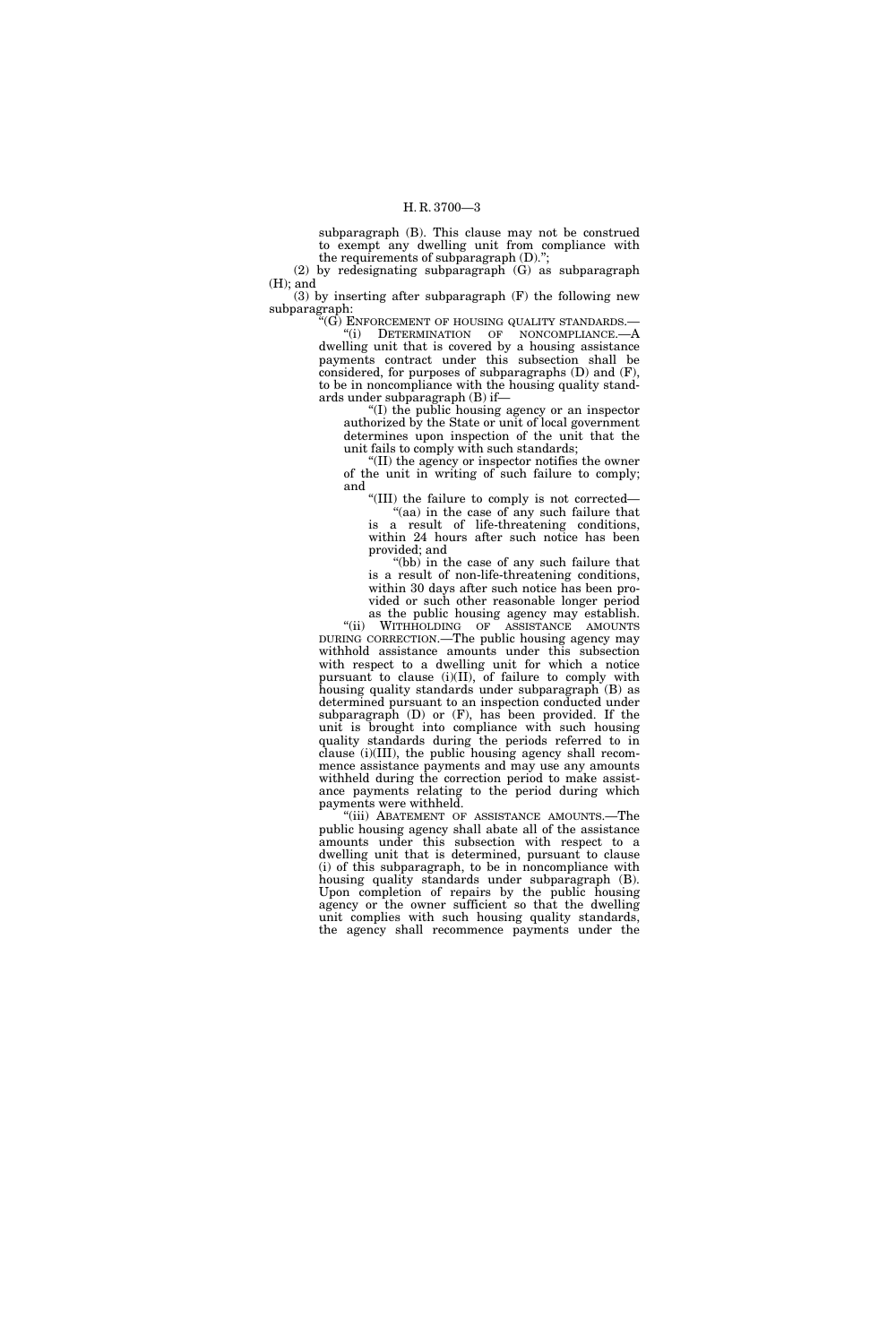housing assistance payments contract to the owner of the dwelling unit.

"(iv) NOTIFICATION.—If a public housing agency providing assistance under this subsection abates rental assistance payments pursuant to clause (iii) with respect to a dwelling unit, the agency shall, upon commencement of such abatement—

''(I) notify the tenant and the owner of the dwelling unit that—

'(aa) such abatement has commenced; and ''(bb) if the dwelling unit is not brought into compliance with housing quality standards within 60 days after the effective date of the determination of noncompliance under clause (i) or such reasonable longer period as the agency may establish, the tenant will have to move; and

''(II) issue the tenant the necessary forms to allow the tenant to move to another dwelling unit and transfer the rental assistance to that unit.

"(v) PROTECTION OF TENANTS.—An owner of a dwelling unit may not terminate the tenancy of any tenant because of the withholding or abatement of assistance pursuant to this subparagraph. During the period that assistance is abated pursuant to this subparagraph, the tenant may terminate the tenancy by notifying the owner.

"(vi) TERMINATION OF LEASE OR ASSISTANCE PAY-MENTS CONTRACT.—If assistance amounts under this section for a dwelling unit are abated pursuant to clause (iii) and the owner does not correct the noncompliance within 60 days after the effective date of the determination of noncompliance under clause (i), or such other reasonable longer period as the public housing agency may establish, the agency shall terminate the housing assistance payments contract for the dwelling unit.

''(vii) RELOCATION.— ''(I) LEASE OF NEW UNIT.—The agency shall provide the family residing in such a dwelling unit a period of 90 days or such longer period as the public housing agency determines is reasonably necessary to lease a new unit, beginning upon termination of the contract, to lease a new residence with tenant-based rental assistance under this section.

''(II) AVAILABILITY OF PUBLIC HOUSING UNITS.— If the family is unable to lease such a new residence during such period, the public housing agency shall, at the option of the family, provide such family a preference for occupancy in a dwelling unit of public housing that is owned or operated by the agency that first becomes available for occupancy after the expiration of such period.

''(III) ASSISTANCE IN FINDING UNIT.—The public housing agency may provide assistance to the family in finding a new residence, including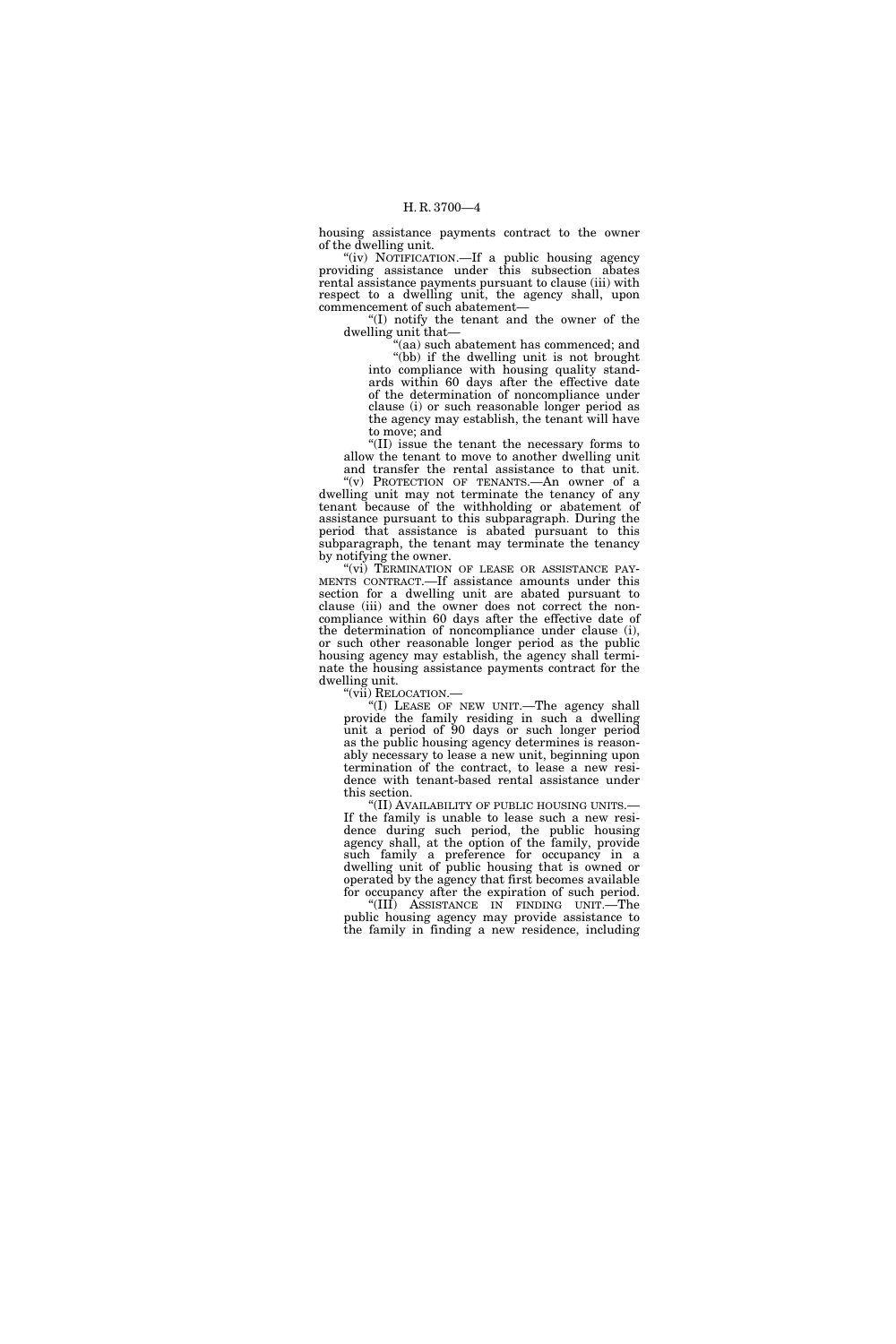use of up to two months of any assistance amounts withheld or abated pursuant to clause (ii) or (iii), respectively, for costs directly associated with relocation of the family to a new residence, which shall include security deposits as necessary and may include reimbursements for reasonable moving expenses incurred by the household, as established by the Secretary. The agency may require that a family receiving assistance for a security deposit shall remit, to the extent of such assistance, the amount of any security deposit refunds made by the owner of the dwelling unit for which the lease was terminated.

"(viii) TENANT-CAUSED DAMAGES.—If a public housing agency determines that any damage to a dwelling unit that results in a failure of the dwelling unit to comply with housing quality standards under subparagraph (B), other than any damage resulting from ordinary use, was caused by the tenant, any member of the tenant's household, or any guest or other person under the tenant's control, the agency may waive the applicability of this subparagraph, except that this clause shall not exonerate a tenant from any liability otherwise existing under applicable law for damages to the premises caused by such tenant.

"(ix) APPLICABILITY.—This subparagraph shall apply to any dwelling unit for which a housing assistance payments contract is entered into or renewed after the date of the effectiveness of the regulations implementing this subparagraph."

(b) EFFECTIVE DATE.—The Secretary of Housing and Urban Development shall issue notice or regulations to implement subsection (a) of this section and such subsection shall take effect upon such issuance.

#### **SEC. 102. INCOME REVIEWS.**

(a) INCOME REVIEWS FOR PUBLIC HOUSING AND SECTION 8 PRO-GRAMS.—Section 3 of the United States Housing Act of 1937 (42 U.S.C. 1437a) is amended—

(1) in subsection (a)—

(A) in the second sentence of paragraph (1), by striking "at least annually" and inserting "pursuant to paragraph  $(6)$ "; and

(B) by adding at the end the following new paragraphs: ''(6) REVIEWS OF FAMILY INCOME.—

''(A) FREQUENCY.—Reviews of family income for purposes of this section shall be made—

"(i) in the case of all families, upon the initial provision of housing assistance for the family;

"(ii) annually thereafter, except as provided in paragraph (1) with respect to fixed-income families;  $\sqrt[n]{\text{iii}}$  upon the request of the family, at any time

the income or deductions (under subsection  $(b)(5)$ ) of the family change by an amount that is estimated to result in a decrease of 10 percent (or such lower amount as the Secretary may, by notice, establish,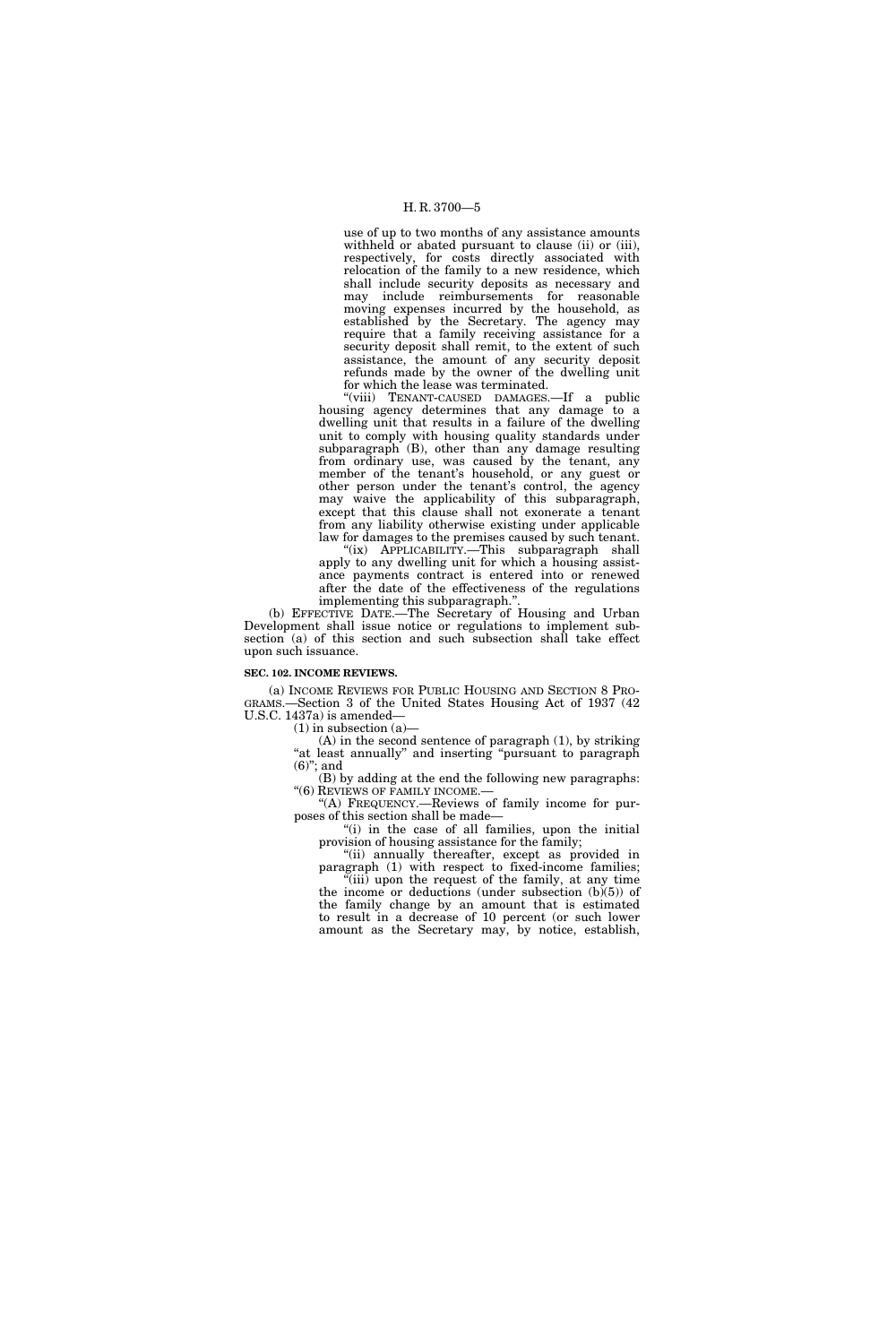or permit the public housing agency or owner to establish) or more in annual adjusted income; and

"(iv) at any time the income or deductions (under subsection  $(b)(5)$  of the family change by an amount that is estimated to result in an increase of 10 percent or more in annual adjusted income, or such other amount as the Secretary may by notice establish, except that any increase in the earned income of a family shall not be considered for purposes of this clause (except that earned income may be considered if the increase corresponds to previous decreases under clause (iii)), except that a public housing agency or owner may elect not to conduct such review in the last three months of a certification period.

''(B) IN GENERAL.—Reviews of family income for purposes of this section shall be subject to the provisions of section 904 of the Stewart B. McKinney Homeless Assistance Amendments Act of 1988 (42 U.S.C. 3544).

"(7) CALCULATION OF INCOME.

(A) USE OF CURRENT YEAR INCOME.—In determining family income for initial occupancy or provision of housing assistance pursuant to clause (i) of paragraph (6)(A) or pursuant to reviews pursuant to clause (iii) or (iv) of such paragraph, a public housing agency or owner shall use the income of the family as estimated by the agency or owner for the upcoming year.

''(B) USE OF PRIOR YEAR INCOME.—In determining family income for annual reviews pursuant to paragraph  $(6)(A)(ii)$ , a public housing agency or owner shall, except as otherwise provided in this paragraph and paragraph (1), use the income of the family as determined by the agency or owner for the preceding year, taking into consideration any redetermination of income during such prior year pursuant to clause (iii) or (iv) of paragraph  $(6)(A)$ .

''(C) OTHER INCOME.—In determining the income for any family based on the prior year's income, with respect to prior year calculations of income not subject to subpara $graph$   $(\dot{B})$ , a public housing agency or owner may make other adjustments as it considers appropriate to reflect current income.

''(D) SAFE HARBOR.—A public housing agency or owner may, to the extent such information is available to the public housing agency or owner, determine the family's income prior to the application of any deductions based on timely income determinations made for purposes of other means-tested Federal public assistance programs (including the program for block grants to States for temporary assistance for needy families under part A of title IV of the Social Security Act, a program for Medicaid assistance under a State plan approved under title XIX of the Social Security Act, and the supplemental nutrition assistance program (as such term is defined in section 3 of the Food and Nutrition Act of 2008 (7 U.S.C. 2012))). The Secretary shall, in consultation with other appropriate Federal agencies, develop electronic procedures to enable public housing agencies and owners to have access to such benefit determinations made by other means-tested Federal programs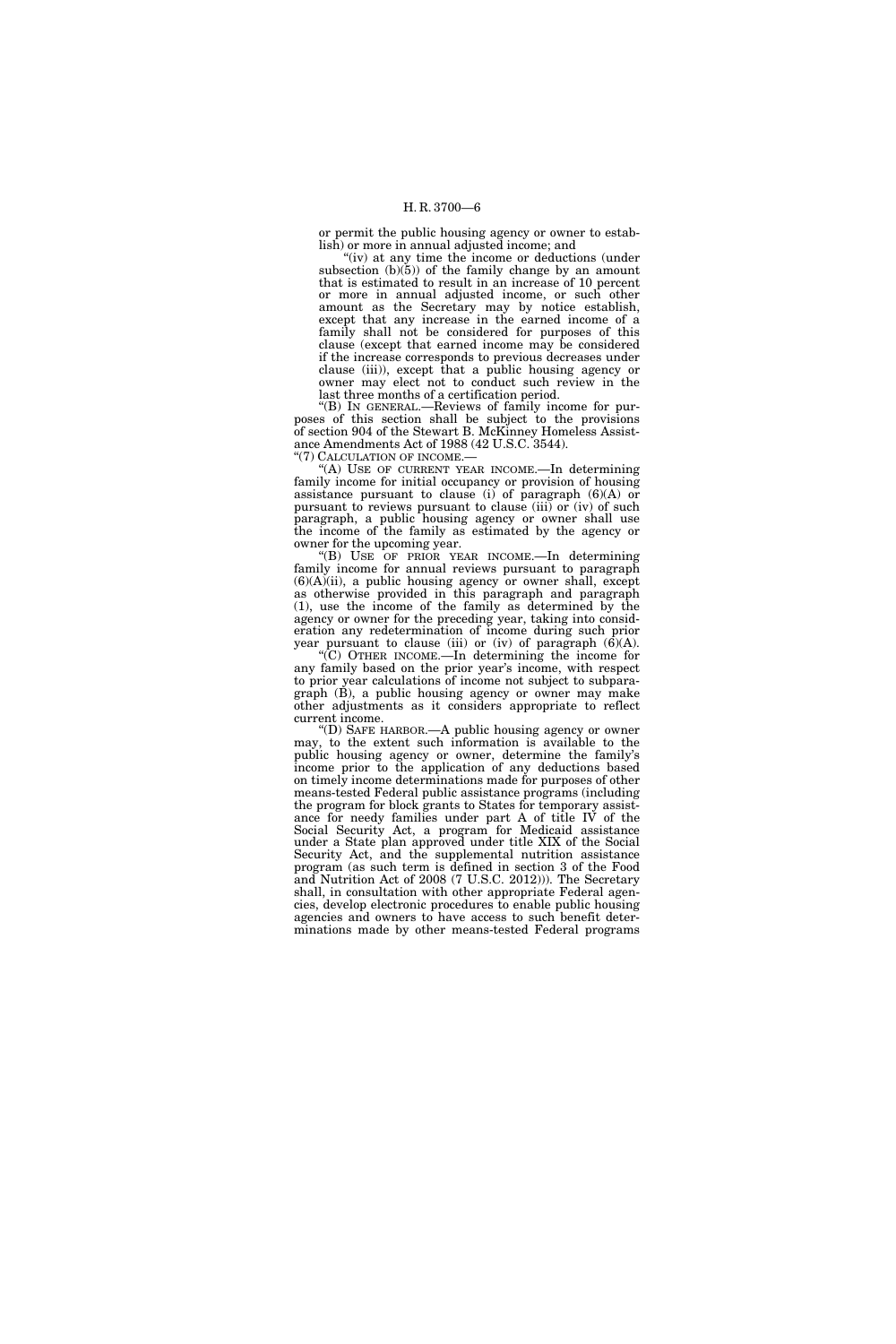that the Secretary determines to have comparable reliability. Exchanges of such information shall be subject to the same limitations and tenant protections provided under section 904 of the Stewart B. McKinney Homeless Assistance Act Amendments of 1988 (42 U.S.C. 3544) with respect to information obtained under the requirements of section 303(i) of the Social Security Act (42 U.S.C. 503(i)).

''(E) ELECTRONIC INCOME VERIFICATION.—The Secretary shall develop a mechanism for disclosing information to a public housing agency for the purpose of verifying the employment and income of individuals and families in accordance with section  $453(j)(7)(E)$  of the Social Security Act (42 U.S.C. 653(j)(7)(E)), and shall ensure public housing agencies have access to information contained in the 'Do Not Pay' system established by section 5 of the Improper Payments Elimination and Recovery Improvement Act of 2012 (Public Law 112–248; 126 Stat. 2392).

''(F) PHA AND OWNER COMPLIANCE.—A public housing agency or owner may not be considered to fail to comply with this paragraph or paragraph (6) due solely to any de minimis errors made by the agency or owner in calculating family incomes.'';

(2) by striking subsections (d) and (e); and

(3) by redesignating subsection (f) as subsection (d).

(b) CERTIFICATION REGARDING HARDSHIP EXCEPTION TO MIN-IMUM MONTHLY RENT.—Not later than the expiration of the 6 month period beginning on the date of the enactment of this Act, the Secretary of Housing and Urban Development shall submit to the Congress a certification that the hardship and tenant protection provisions in clause (i) of section  $3(a)(\overline{3})(B)$  of the United States Housing Act of 1937 (42 U.S.C. 1437a(a)(3)(B)(i)) are being enforced at such time and that the Secretary will continue to provide due consideration to the hardship circumstances of persons assisted under relevant programs of this Act.

(c) INCOME; ADJUSTED INCOME.—Section 3(b) of the United States Housing Act of 1937 (42 U.S.C. 1437a(b)) is amended by striking paragraphs (4) and (5) and inserting the following new paragraphs:

"(4) INCOME.—The term 'income' means, with respect to a family, income received from all sources by each member of the household who is 18 years of age or older or is the head of household or spouse of the head of the household, plus unearned income by or on behalf of each dependent who is less than 18 years of age, as determined in accordance with criteria prescribed by the Secretary, in consultation with the Secretary of Agriculture, subject to the following requirements:

''(A) INCLUDED AMOUNTS.—Such term includes recurring gifts and receipts, actual income from assets, and profit or loss from a business.

''(B) EXCLUDED AMOUNTS.—Such term does not include—

''(i) any imputed return on assets, except to the extent that net family assets exceed \$50,000, except that such amount (as it may have been previously adjusted) shall be adjusted for inflation annually by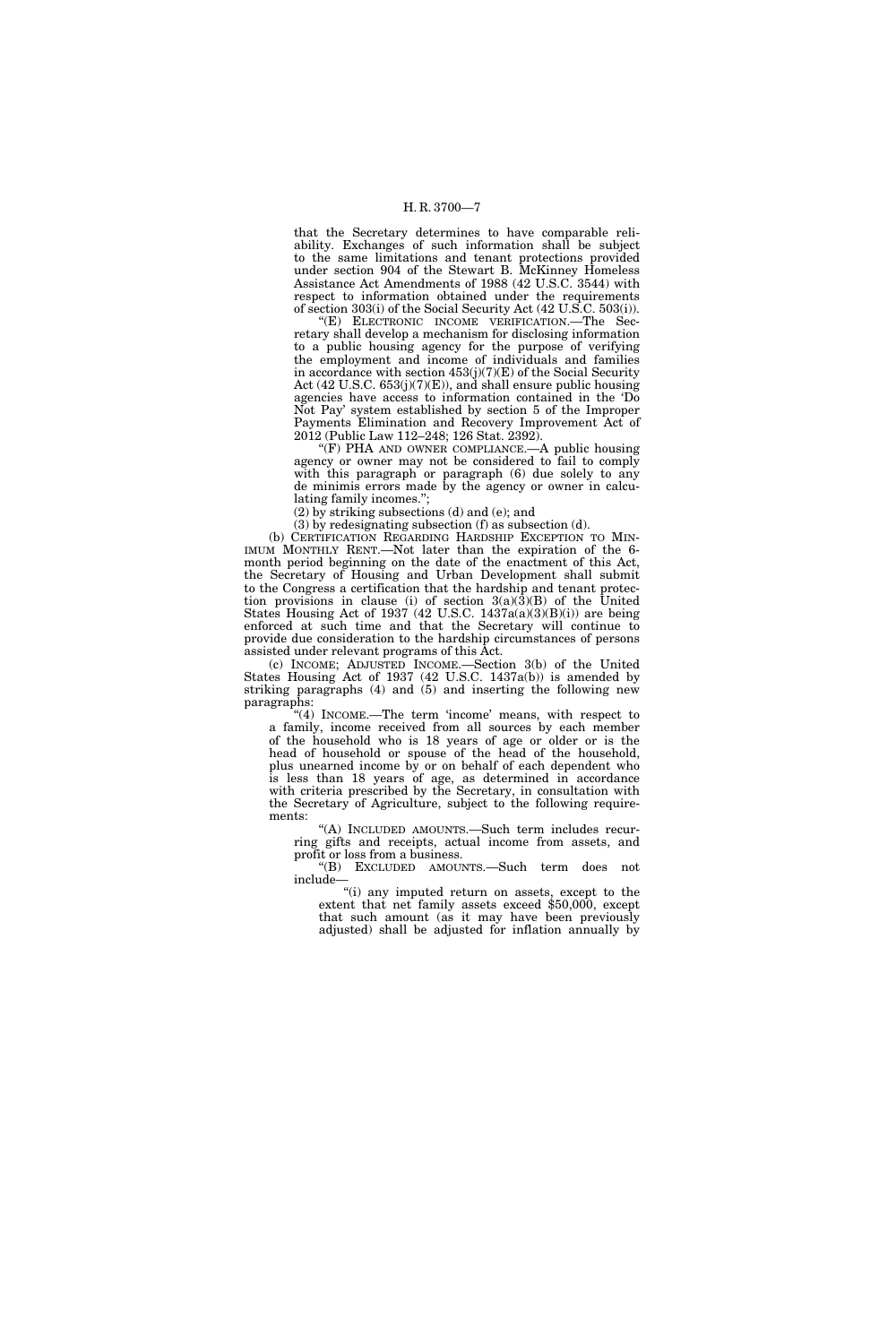the Secretary in accordance with an inflationary index selected by the Secretary;

"(ii) any amounts that would be eligible for exclusion under section 1613(a)(7) of the Social Security Act (42 U.S.C. 1382b(a)(7));

"(iii) deferred disability benefits from the Department of Veterans Affairs that are received in a lump sum amount or in prospective monthly amounts;

"(iv) any expenses related to aid and attendance under section 1521 of title 38, United States Code, to veterans who are in need of regular aid and attendance; and

 $\mathcal{H}(v)$  exclusions from income as established by the Secretary by regulation or notice, or any amount required by Federal law to be excluded from consideration as income.

''(C) EARNED INCOME OF STUDENTS.—Such term does not include—

''(i) earned income, up to an amount as the Secretary may by regulation establish, of any dependent earned during any period that such dependent is attending school or vocational training on a full-time basis; or

''(ii) any grant-in-aid or scholarship amounts related to such attendance used—

''(I) for the cost of tuition or books; or

''(II) in such amounts as the Secretary may allow, for the cost of room and board.

''(D) EDUCATIONAL SAVINGS ACCOUNTS.—Income shall be determined without regard to any amounts in or from, or any benefits from, any Coverdell education savings account under section 530 of the Internal Revenue Code of 1986 or any qualified tuition program under section 529 of such Code.

''(E) RECORDKEEPING.—The Secretary may not require a public housing agency or owner to maintain records of any amounts excluded from income pursuant to this subparagraph.

''(5) ADJUSTED INCOME.—The term 'adjusted income' means, with respect to a family, the amount (as determined by the public housing agency or owner) of the income of the members of the family residing in a dwelling unit or the persons on a lease, after any deductions from income as follows:

''(A) ELDERLY AND DISABLED FAMILIES.—\$525 in the case of any family that is an elderly family or a disabled family.

"(B) MINORS, STUDENTS, AND PERSONS WITH DISABIL-ITIES.—\$480 for each member of the family residing in the household (other than the head of the household or his or her spouse) who is less than 18 years of age or is attending school or vocational training on a full-time basis, or who is 18 years of age or older and is a person with disabilities.

''(C) CHILD CARE.—Any reasonable child care expenses necessary to enable a member of the family to be employed or to further his or her education.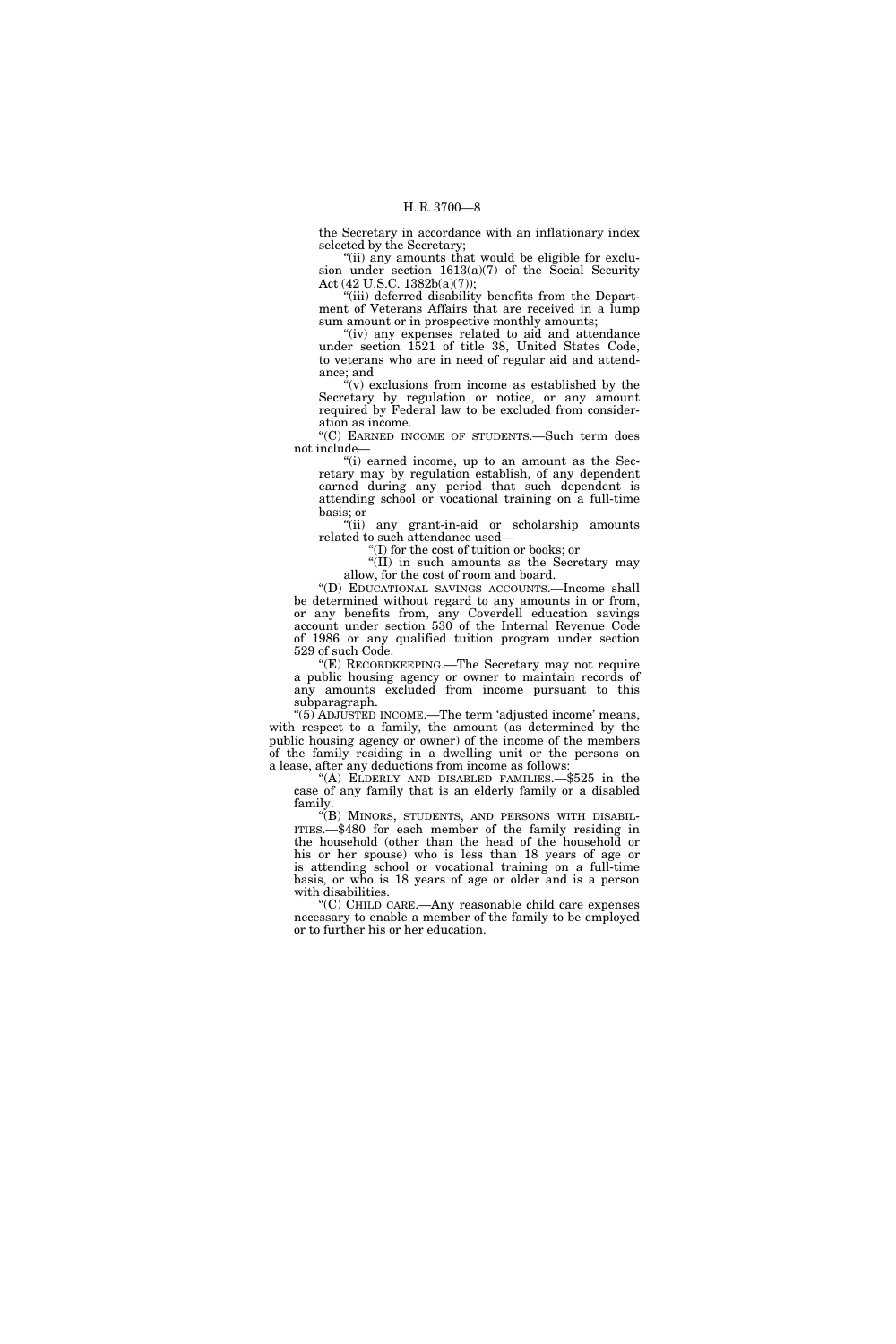''(D) HEALTH AND MEDICAL EXPENSES.—The amount, if any, by which 10 percent of annual family income is exceeded by the sum of—

"(i) in the case of any elderly or disabled family, any unreimbursed health and medical care expenses; and

''(ii) any unreimbursed reasonable attendant care and auxiliary apparatus expenses for each handicapped member of the family, if determined necessary by the public housing agency or owner to enable any member of such family to be employed.

The Secretary shall, by regulation, provide hardship exemptions to the requirements of this subparagraph and subparagraph (C) for impacted families who demonstrate an inability to pay calculated rents because of financial hardship. Such regulations shall include a requirement to notify tenants regarding any changes to the determination of adjusted income pursuant to such subparagraphs based on the determination of the family's claim of financial hardship exemptions required by the preceding sentence. Such regulations shall be promulgated in consultation with tenant organizations, industry participants, and the Secretary of Health and Human Services, with an adequate comment period provided for interested parties.

''(E) PERMISSIVE DEDUCTIONS.—Such additional deductions as a public housing agency may, at its discretion, establish, except that the Secretary shall establish procedures to ensure that such deductions do not materially increase Federal expenditures.

The Secretary shall annually calculate the amounts of the deductions under subparagraphs (A) and (B), as such amounts may have been previously calculated, by applying an inflationary factor as the Secretary shall, by regulation, establish, except that the actual deduction determined for each year shall be established by rounding such amount to the next lowest multiple of \$25."

(d) HOUSING CHOICE VOUCHER PROGRAM.—Section 8(o) of the United States Housing Act of 1937 (42 U.S.C. 1437f(o)) is amended—

(1) in paragraph (1)(D), by inserting before the period at the end the following: '', except that a public housing agency may establish a payment standard of not more than 120 percent of the fair market rent where necessary as a reasonable accommodation for a person with a disability, without approval of the Secretary. A public housing agency may use a payment standard that is greater than 120 percent of the fair market rent as a reasonable accommodation for a person with a disability, but only with the approval of the Secretary. In connection with the use of any increased payment standard established or approved pursuant to either of the preceding two sentences as a reasonable accommodation for a person with a disability, the Secretary may not establish additional requirements regarding the amount of adjusted income paid by such person for rent''; and

(2) in paragraph (5)—

 $(A)$  in the paragraph heading, by striking "ANNUAL REVIEW" and inserting "REVIEWS";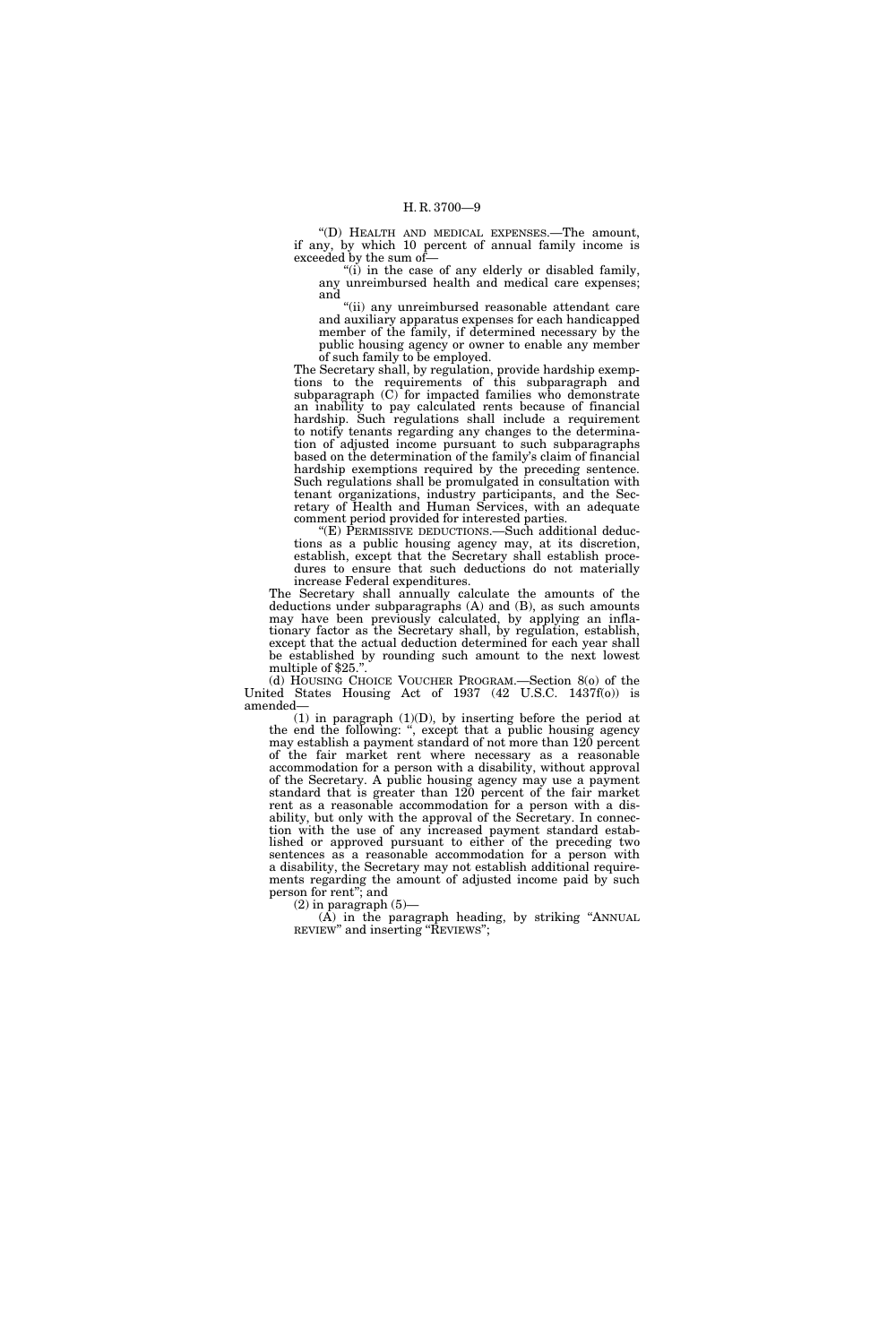(B) in subparagraph (A)—

(i) by striking ''the provisions of'' and inserting "paragraphs  $(1)$ ,  $(6)$ , and  $(7)$  of section  $3(a)$  and to"; and

(ii) by striking ''and shall be conducted'' and all that follows through the end of the subparagraph and inserting a period; and

(C) in subparagraph (B), by striking the second sentence.

(e) ENHANCED VOUCHER PROGRAM.—Section  $8(t)(1)(D)$  of the United States Housing Act of 1937  $(42 \text{ U.S.C. } 1437\text{ft}(t)(1)(D))$  is amended by striking ''income'' each place such term appears and inserting ''annual adjusted income''.

(f) PROJECT-BASED HOUSING.—Paragraph (3) of section 8(c) of the United States Housing Act of  $1937 \ (42 \text{ U.S.C. } 1437 \text{f(c)}(3))$  is amended by striking the last sentence.

(g) IMPACT ON PUBLIC HOUSING REVENUES.

(1) ADJUSTMENTS TO OPERATING FORMULA.—If the Secretary of Housing and Urban Development determines that the application of subsections (a) through (e) of this section results in a material and disproportionate reduction in the rental income of certain public housing agencies during the first year in which such subsections are implemented, the Secretary may make appropriate adjustments in the formula income for such year of those agencies experiencing such a reduction.

(2) HUD REPORTS ON REVENUE AND COST IMPACT.—In each of the first two years after the first year in which subsections (a) through (e) are implemented, the Secretary of Housing and Urban Development shall submit a report to Congress identifying and calculating the impact of changes made by such subsections and section 104 of this Act on the revenues and costs of operating public housing units, the voucher program for rental assistance under section 8 of the United States Housing Act of 1937, and the program under such section 8 for project-based rental assistance. If such report identifies a material reduction in the net income of public housing agencies nationwide or a material increase in the costs of funding the voucher program or the project-based assistance program, the Secretary shall include in such report recommendations for legislative changes to reduce or eliminate such a reduction.

(h) EFFECTIVE DATE.—The Secretary of Housing and Urban Development shall issue notice or regulations to implement this section and this section shall take effect after such issuance, except that this section may only take effect upon the commencement of a calendar year.

(i) STUDY ON IMPACT ON ELDERLY AND DISABLED FAMILIES OF DECREASED DEDUCTIONS IN INCOME.— (1) STUDY.—The Secretary of Housing and Urban Develop-

ment shall conduct a study to determine the impacts, on rents paid by elderly and disabled individuals and families assisted under the section 8 rental assistance and public housing programs under the United States Housing Act of 1937 (42 U.S.C. 1437 et seq.), of any decreases in the amounts of any deductions from income (for purposes of section 3(b) of such Act (42 U.S.C. 1437a(b))), as compared to such deductions under such section 3(b) as in effect before the effectiveness of this section, resulting from the amendments made by this section.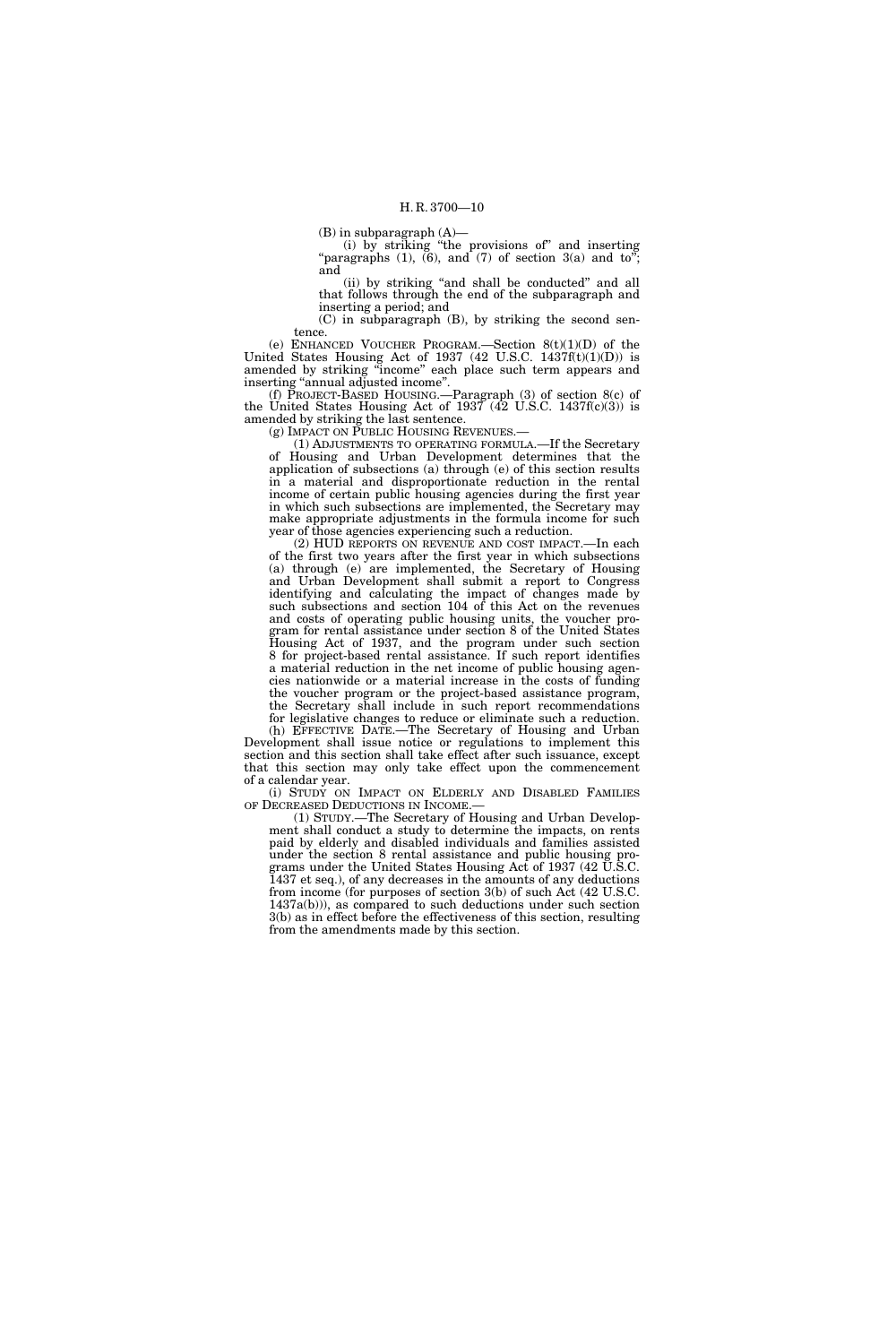(2) REPORT.—The Secretary shall submit to the Congress a report setting forth the results of the study conducted pursuant to paragraph (1) not later than the expiration of the 12 month period beginning on the date of the enactment of this Act.

(3) EFFECTIVE DATE.—Notwithstanding subsection (h) of this section, this subsection shall take effect on the date of the enactment of this Act.

#### **SEC. 103. LIMITATION ON PUBLIC HOUSING TENANCY FOR OVER-INCOME FAMILIES.**

Subsection (a) of section 16 of the United States Housing Act of 1937 (42 U.S.C. 1437n(a)) is amended by adding at the end the following new paragraph:

''(5) LIMITATIONS ON TENANCY FOR OVER-INCOME FAMI-LIES.—

"(A) LIMITATIONS.—Except as provided in subparagraph (D), in the case of any family residing in a dwelling unit of public housing whose income for the most recent two consecutive years, as determined pursuant to income reviews conducted pursuant to section  $\overline{3}(a)(6)$ , has exceeded the applicable income limitation under subparagraph (C), the public housing agency shall—

''(i) notwithstanding any other provision of this Act, charge such family as monthly rent for the unit occupied by such family an amount equal to the greater of—

''(I) the applicable fair market rental established under section 8(c) for a dwelling unit in the same market area of the same size; or

''(II) the amount of the monthly subsidy provided under this Act for the dwelling unit, which shall include any amounts from the Operating Fund and Capital Fund under section 9 used for the unit, as determined by the agency in accordance with regulations that the Secretary shall issue to carry out this subclause; or

"(ii) terminate the tenancy of such family in public housing not later than 6 months after the income determination described in subparagraph (A).

''(B) NOTICE.—In the case of any family residing in a dwelling unit of public housing whose income for a year has exceeded the applicable income limitation under subparagraph (C), upon the conclusion of such year the public housing agency shall provide written notice to such family of the requirements under subparagraph (A).

"(C) INCOME LIMITATION.—The income limitation under this subparagraph shall be 120 percent of the median income for the area, as determined by the Secretary with adjustments for smaller and larger families, except that the Secretary may establish income limitations higher or lower than 120 percent of such median income on the basis of the Secretary's findings that such variations are necessary because of prevailing levels of construction costs, or unusually high or low family incomes, vacancy rates, or rental costs.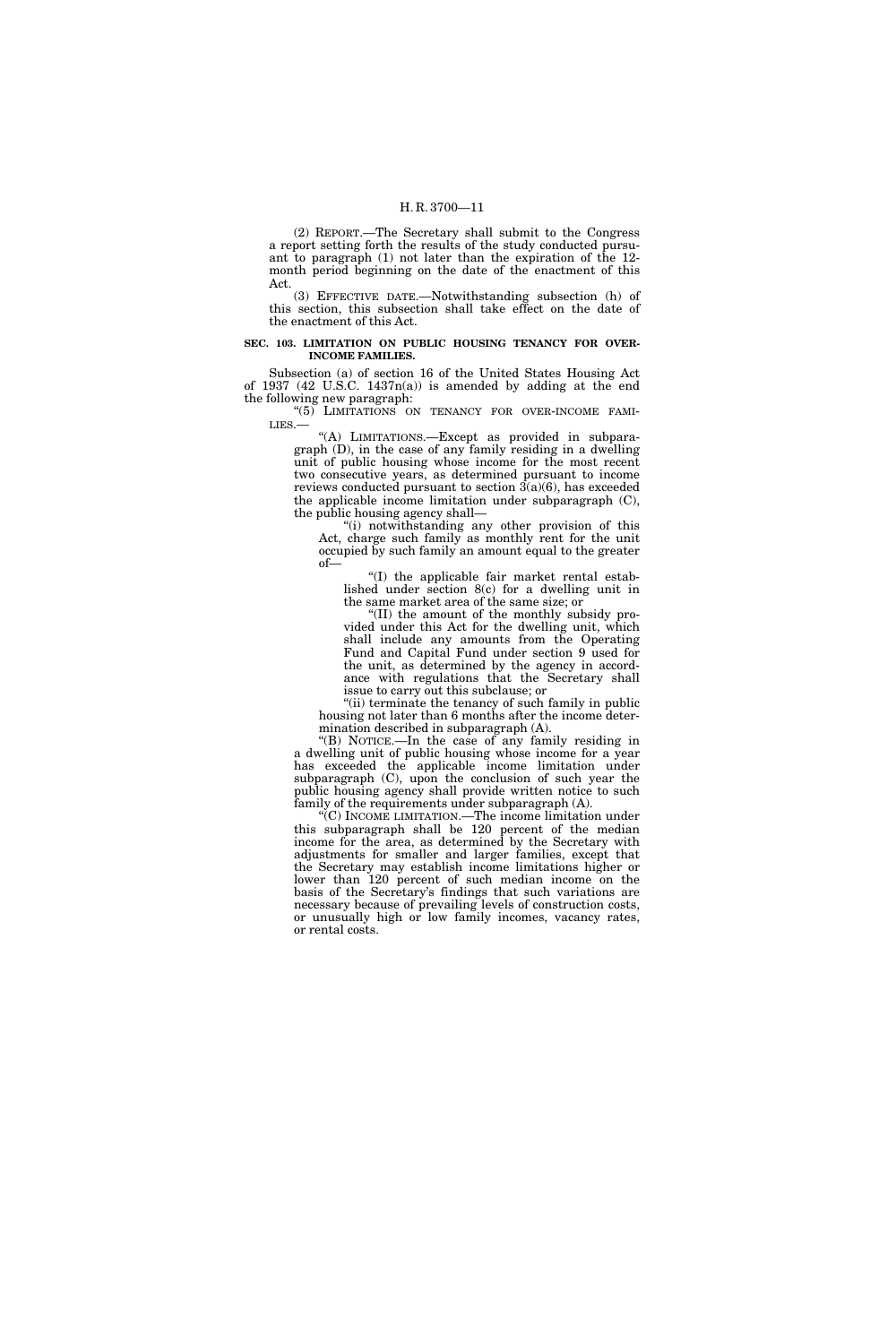''(D) EXCEPTION.—Subparagraph (A) shall not apply to a family occupying a dwelling unit in public housing pursuant to paragraph  $(5)$  of section  $3(a)$   $(42 \text{ U.S. C.})$  $1437a(a)(5)$ ).

"(E) REPORTS ON OVER-INCOME FAMILIES AND WAITING LISTS.—The Secretary shall require that each public housing agency shall—

 $(i)$  submit a report annually, in a format required by the Secretary, that specifies—

''(I) the number of families residing, as of the end of the year for which the report is submitted, in public housing administered by the agency who had incomes exceeding the applicable income limitation under subparagraph (C); and

''(II) the number of families, as of the end of such year, on the waiting lists for admission to public housing projects of the agency; and

''(ii) make the information reported pursuant to clause (i) publicly available.''.

#### **SEC. 104. LIMITATION ON ELIGIBILITY FOR ASSISTANCE BASED ON ASSETS.**

Section 16 of the United States Housing Act of 1937 (42 U.S.C. 1437n) is amended by inserting after subsection (d) the following new subsection:

''(e) ELIGIBILITY FOR ASSISTANCE BASED ON ASSETS.—

"(1) LIMITATION ON ASSETS.—Subject to paragraph (3) and notwithstanding any other provision of this Act, a dwelling unit assisted under this Act may not be rented and assistance under this Act may not be provided, either initially or at each recertification of family income, to any family—

"(A) whose net family assets exceed \$100,000, as such amount is adjusted annually by applying an inflationary factor as the Secretary considers appropriate; or

 $(B)$  who has a present ownership interest in, a legal right to reside in, and the effective legal authority to sell, real property that is suitable for occupancy by the family as a residence, except that the prohibition under this subparagraph shall not apply to—

 $\tilde{f}$ (i) any property for which the family is receiving assistance under subsection (y) or  $(0)(12)$  of section 8 of this Act;

''(ii) any person that is a victim of domestic violence; or

"(iii) any family that is offering such property for sale.

''(2) NET FAMILY ASSETS.—

''(A) IN GENERAL.—For purposes of this subsection, the term 'net family assets' means, for all members of the household, the net cash value of all assets after deducting reasonable costs that would be incurred in disposing of real property, savings, stocks, bonds, and other forms of capital investment. Such term does not include interests in Indian trust land, equity in property for which the family is receiving assistance under subsection  $(y)$  or  $(0)(12)$ of section 8, equity accounts in homeownership programs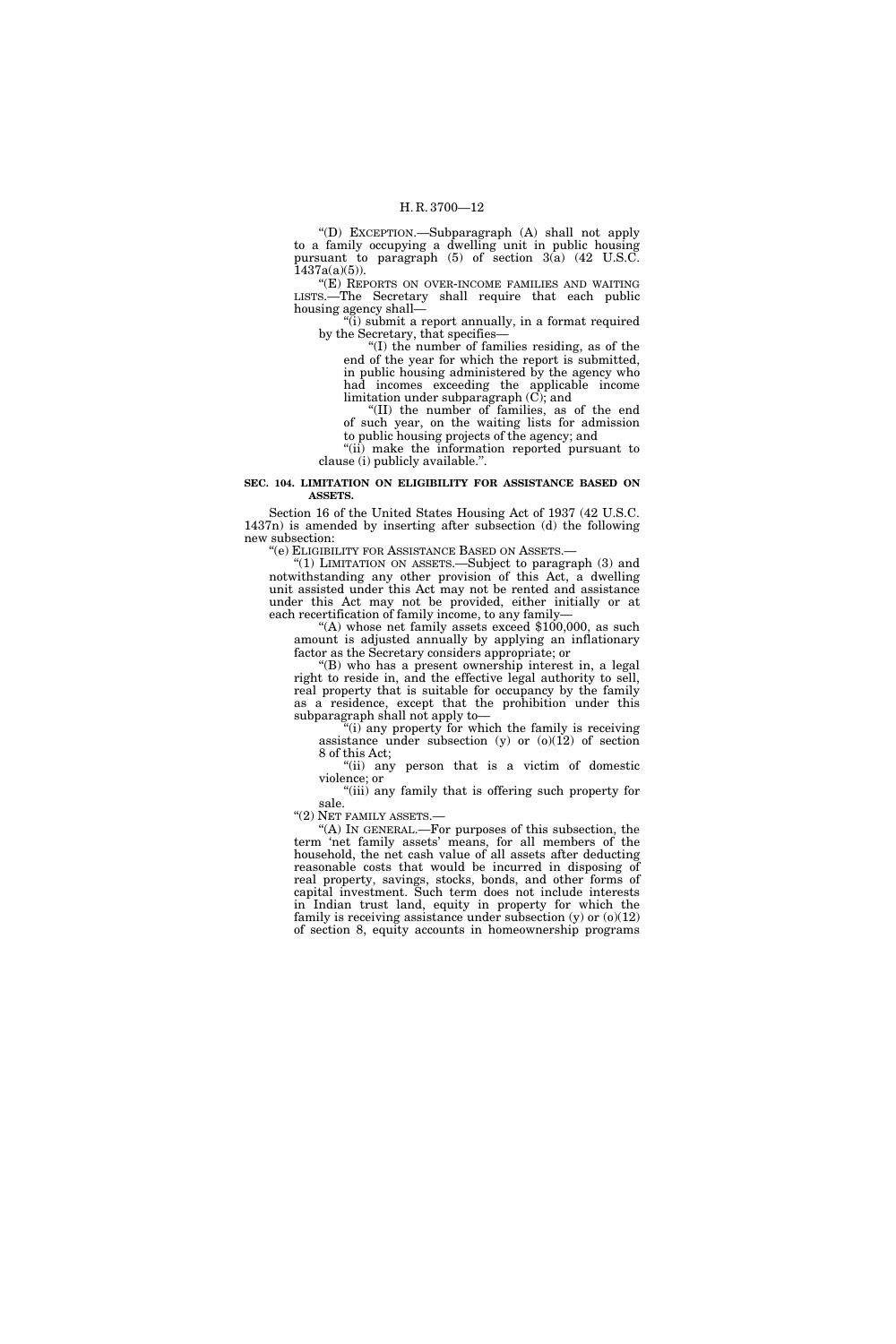of the Department of Housing and Urban Development, or Family Self Sufficiency accounts.

''(B) EXCLUSIONS.—Such term does not include—

"(i) the value of personal property, except for items of personal property of significant value, as the Secretary may establish or the public housing agency may determine;

 $\hat{f}$ (ii) the value of any retirement account;

"(iii) real property for which the family does not have the effective legal authority necessary to sell such property;

"(iv) any amounts recovered in any civil action or settlement based on a claim of malpractice, negligence, or other breach of duty owed to a member of the family and arising out of law, that resulted in a member of the family being disabled;

"(v) the value of any Coverdell education savings" account under section 530 of the Internal Revenue Code of 1986 or any qualified tuition program under section 529 of such Code; and

"(vi) such other exclusions as the Secretary may establish.

''(C) TRUST FUNDS.—In cases in which a trust fund has been established and the trust is not revocable by, or under the control of, any member of the family or household, the value of the trust fund shall not be considered an asset of a family if the fund continues to be held in trust. Any income distributed from the trust fund shall be considered income for purposes of section 3(b) and any calculations of annual family income, except in the case of medical expenses for a minor.

''(3) SELF-CERTIFICATION.—

''(A) NET FAMILY ASSETS.—A public housing agency or owner may determine the net assets of a family, for purposes of this section, based on a certification by the family that the net assets of such family do not exceed \$50,000, as such amount is adjusted annually by applying an inflationary factor as the Secretary considers appropriate.

''(B) NO CURRENT REAL PROPERTY OWNERSHIP.—A public housing agency or owner may determine compliance with paragraph  $(1)(B)$  based on a certification by the family that such family does not have any current ownership interest in any real property at the time the agency or owner reviews the family's income.

''(C) STANDARDIZED FORMS.—The Secretary may develop standardized forms for the certifications referred to in subparagraphs (A) and (B).<br>"(4) COMPLIANCE FOR PUBLIC HOUSING DWELLING UNITS.—

When recertifying family income with respect to families residing in public housing dwelling units, a public housing agency may, in the discretion of the agency and only pursuant to a policy that is set forth in the public housing agency plan under section 5A for the agency, choose not to enforce the limitation under paragraph (1).

''(5) ENFORCEMENT.—When recertifying the income of a family residing in a dwelling unit assisted under this Act,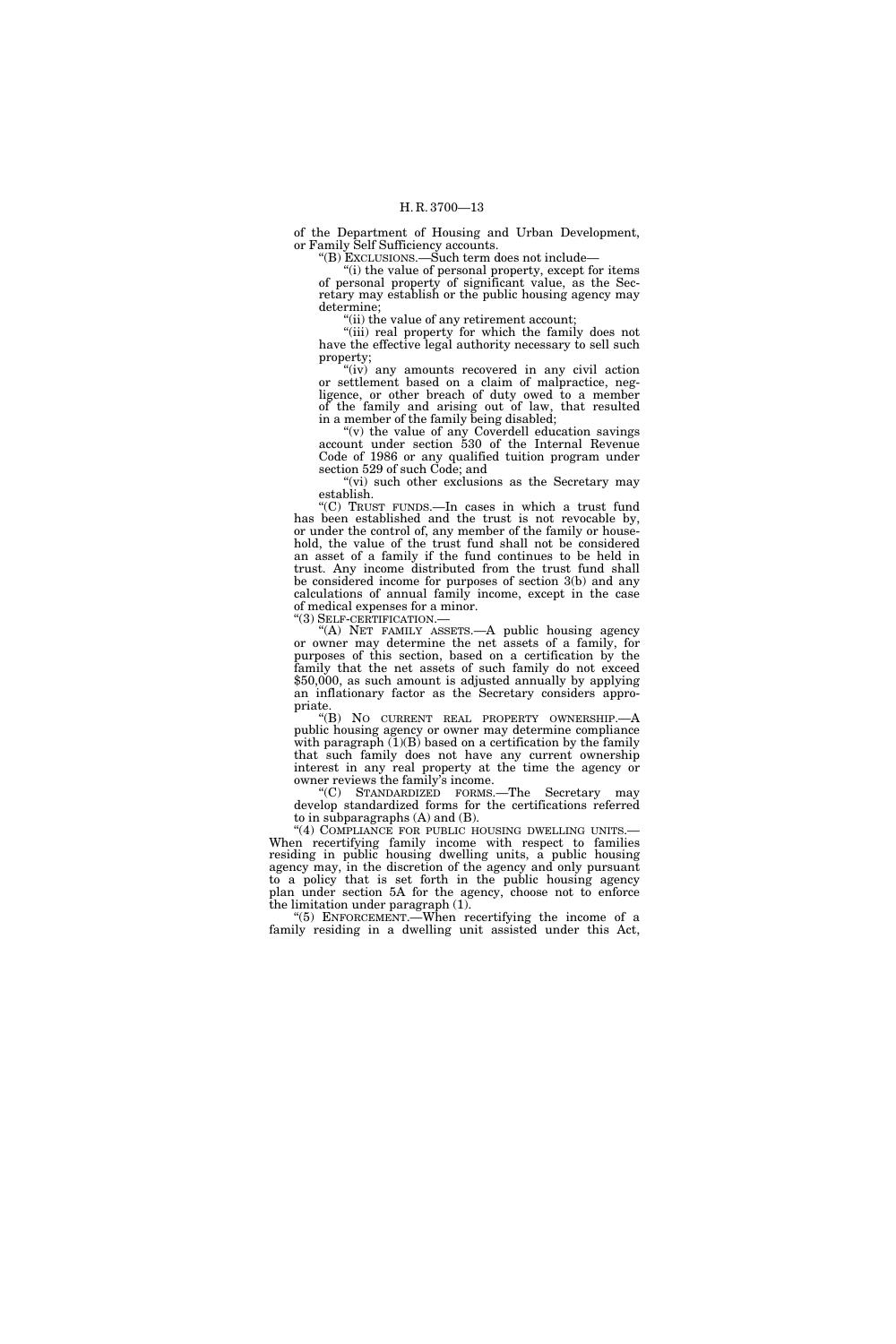a public housing agency or owner may choose not to enforce the limitation under paragraph (1) or may establish exceptions to such limitation based on eligibility criteria, but only pursuant to a policy that is set forth in the public housing agency plan under section 5A for the agency or under a policy adopted by the owner. Eligibility criteria for establishing exceptions may provide for separate treatment based on family type and may be based on different factors, such as age, disability, income, the ability of the family to find suitable alternative housing, and whether supportive services are being provided.

" $(6)$  AUTHORITY TO DELAY EVICTIONS.—In the case of a family residing in a dwelling unit assisted under this Act who does not comply with the limitation under paragraph (1), the public housing agency or project owner may delay eviction or termination of the family based on such noncompliance for a period of not more than 6 months.

''(7) VERIFYING INCOME.—

"(A) Beginning in fiscal year 2018, the Secretary shall require public housing agencies to require each applicant for, or recipient of, benefits under this Act to provide authorization by the applicant or recipient (or by any other person whose income or resources are material to the determination of the eligibility of the applicant or recipient for such benefits) for the public housing agency to obtain (subject to the cost reimbursement requirements of section  $1115(a)$  of the Right to Financial Privacy Act) from any financial institution (within the meaning of section  $1101(1)$ ) of such Act) any financial record (within the meaning of section  $1101(2)$  of such Act) held by the institution with respect to the applicant or recipient (or any such other person) whenever the public housing agency determines the record is needed in connection with a determination with respect to such eligibility or the amount of such benefits.

"(B) Notwithstanding section  $1104(a)(1)$  of the Right to Financial Privacy Act, an authorization provided by an applicant or recipient (or any other person whose income or resources are material to the determination of the eligibility of the applicant or recipient) pursuant to subparagraph (A) of this paragraph shall remain effective until the earliest of—

 $(i)$  the rendering of a final adverse decision on the applicant's application for eligibility for benefits under this Act;

"(ii) the cessation of the recipient's eligibility for benefits under this Act; or

''(iii) the express revocation by the applicant or recipient (or such other person referred to in subparagraph (A)) of the authorization, in a written notification to the Secretary.

 $(C)(i)$  An authorization obtained by the public housing agency pursuant to this paragraph shall be considered to meet the requirements of the Right to Financial Privacy Act for purposes of section 1103(a) of such Act, and need not be furnished to the financial institution, notwithstanding section 1104(a) of such Act.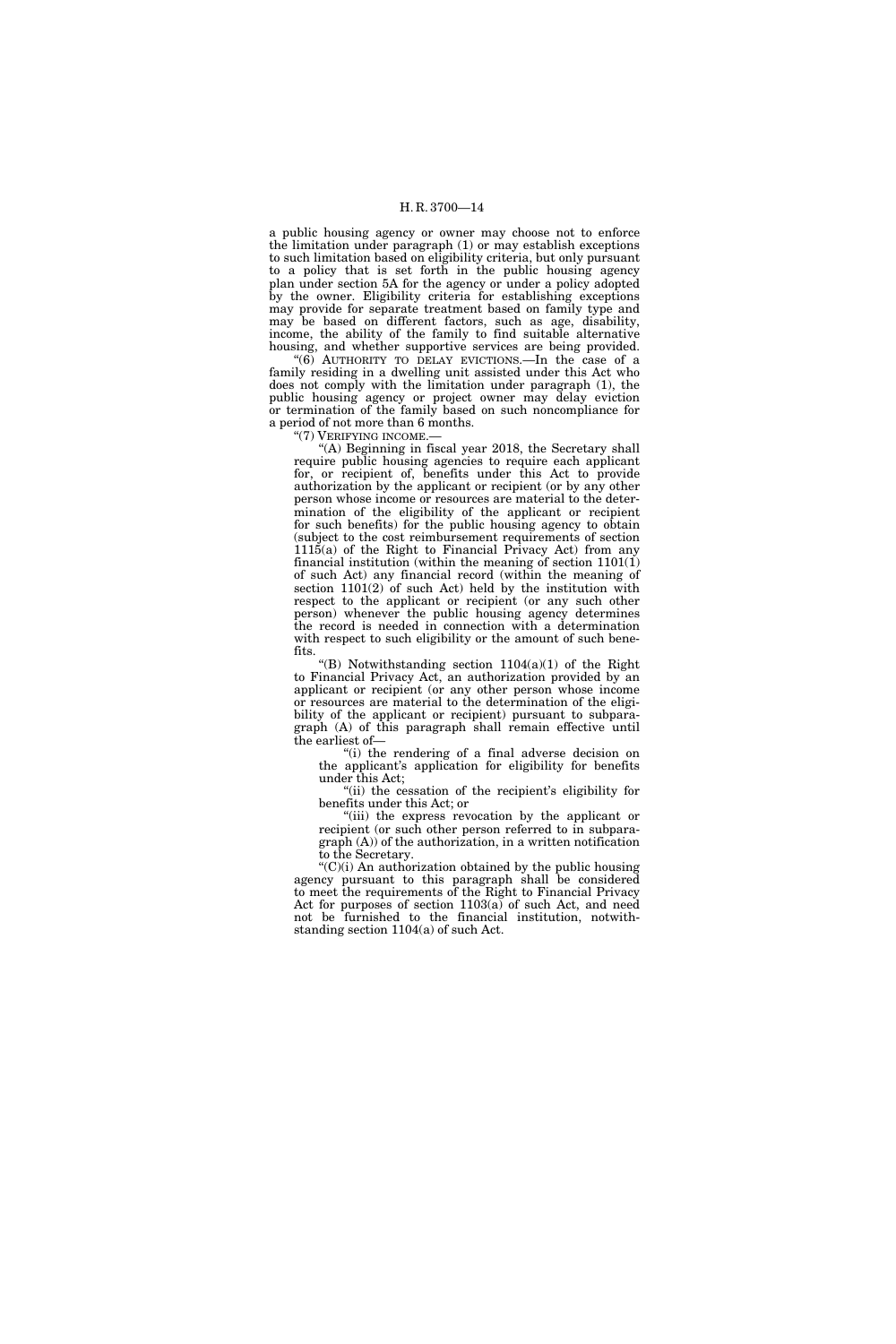"(ii) The certification requirements of section 1103(b) of the Right to Financial Privacy Act shall not apply to requests by the public housing agency pursuant to an authorization provided under this clause.

"(iii) A request by the public housing agency pursuant to an authorization provided under this clause is deemed to meet the requirements of section 1104(a)(3) of the Right to Financial Privacy Act and the flush language of section 1102 of such Act.

"(iv) The public housing agency shall inform any person who provides authorization pursuant to this paragraph of the duration and scope of the authorization.

(D) If an applicant for, or recipient of, benefits under this Act (or any such other person referred to in subparagraph (A)) refuses to provide, or revokes, any authorization made by the applicant or recipient for the public housing agency to obtain from any financial institution any financial record, the public housing agency may, on that basis, determine that the applicant or recipient is ineligible for benefits under this title.''.

#### **SEC. 105. UNITS OWNED BY PUBLIC HOUSING AGENCIES.**

Paragraph (11) of section 8(o) of the United States Housing Act of 1937 (42 U.S.C. 1437f(o)(11)) is amended—

(1) by striking " $(11)$  LEASING OF UNITS OWNED BY PHA.— If" and inserting the following:

"(11) LEASING OF UNITS OWNED BY PHA.—  $\H$ "(A) INSPECTIONS AND RENT DETERMINATIONS.—If"; and

(2) by adding at the end the following new subparagraph: ''(B) UNITS OWNED BY PHA.—For purposes of this subsection, the term 'owned by a public housing agency' means, with respect to a dwelling unit, that the dwelling unit is in a project that is owned by such agency, by an entity wholly controlled by such agency, or by a limited liability company or limited partnership in which such agency (or an entity wholly controlled by such agency) holds a controlling interest in the managing member or general partner. A dwelling unit shall not be deemed to be owned by a public housing agency for purposes of this subsection because the agency holds a fee interest as ground lessor in the property on which the unit is situated, holds a security interest under a mortgage or deed of trust on the unit, or holds a non-controlling interest in an entity which owns the unit or in the managing member or general partner of an entity which owns the unit.''.

#### **SEC. 106. PHA PROJECT-BASED ASSISTANCE.**

(a) IN GENERAL.—Paragraph (13) of section 8(o) of the United States Housing Act of 1937 ( $\overline{42}$  U.S.C. 1437f(o)(13)) is amended— (1) by striking ''structure'' each place such term appears

and inserting "project";

(2) by striking subparagraph (B) and inserting the following new subparagraph:

''(B) PERCENTAGE LIMITATION.—

"(i) IN GENERAL.—Subject to clause (ii), a public housing agency may use for project-based assistance under this paragraph not more than 20 percent of the authorized units for the agency.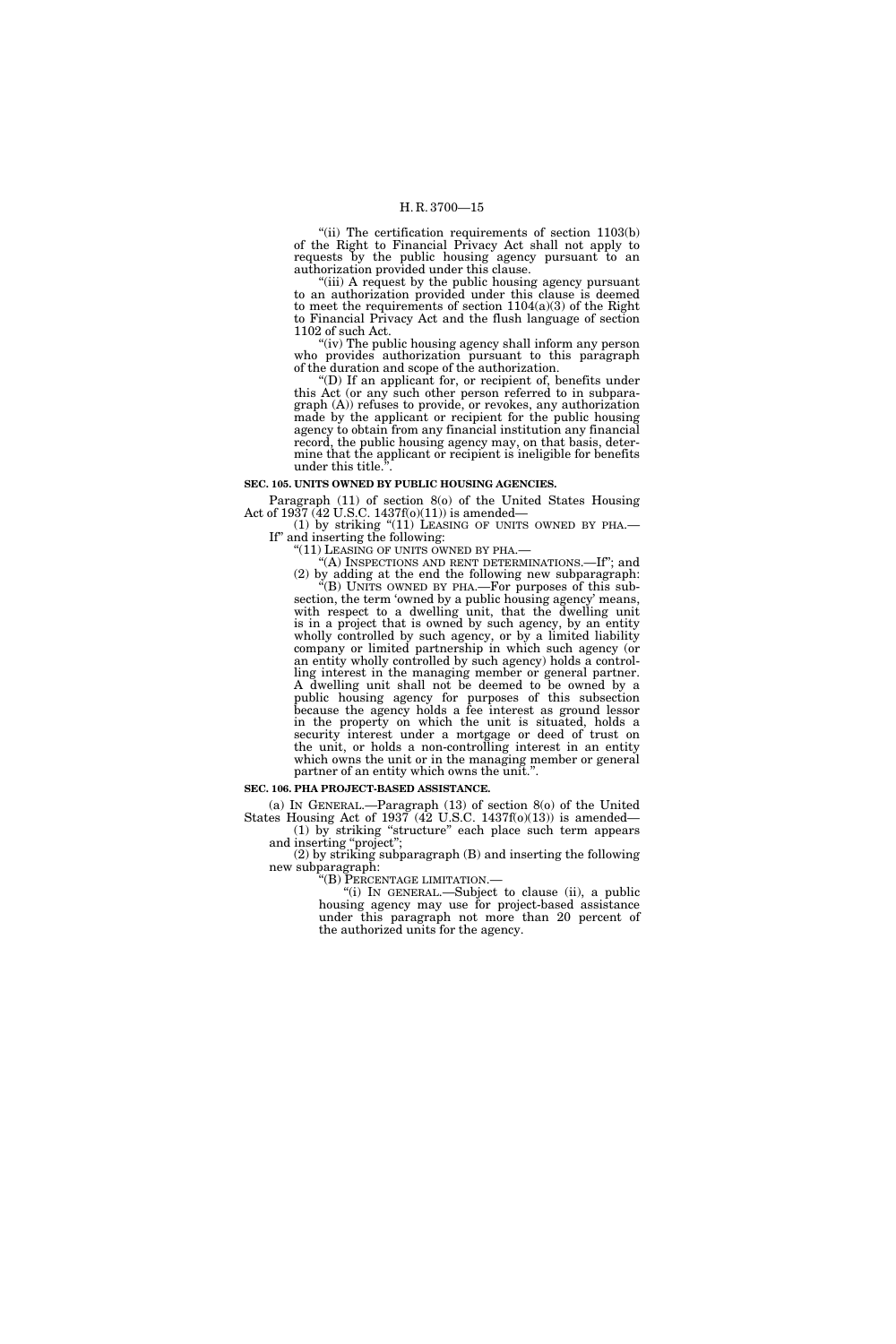"(ii) EXCEPTION.—A public housing agency may use up to an additional 10 percent of the authorized units for the agency for project-based assistance under this paragraph, to provide units that house individuals and families that meet the definition of homeless under section 103 of the McKinney-Vento Homeless Assistance Act (42 U.S.C. 11302), that house families with veterans, that provide supportive housing to persons with disabilities or elderly persons, or that are located in areas where vouchers under this subsection are difficult to use, as specified in subparagraph  $(D)(ii)(II)$ . Any units of project-based assistance that are attached to units previously subject to federally required rent restrictions or receiving another type of long-term housing subsidy provided by the Secretary shall not count toward the percentage limitation under clause (i) of this subparagraph. The Secretary may, by regulation, establish additional categories for the exception under this clause.'';

(3) by striking subparagraph (D) and inserting the following new subparagraph:

''(D) INCOME-MIXING REQUIREMENT.—

''(i) IN GENERAL.—Except as provided in clause (ii), not more than the greater of 25 dwelling units or 25 percent of the dwelling units in any project may be assisted under a housing assistance payment contract for project-based assistance pursuant to this paragraph. For purposes of this subparagraph, the term 'project' means a single building, multiple contiguous buildings, or multiple buildings on contiguous parcels of land.

''(ii) EXCEPTIONS.—

''(I) CERTAIN FAMILIES.—The limitation under clause (i) shall not apply to dwelling units assisted under a contract that are exclusively made available to elderly families or to households eligible for supportive services that are made available to the assisted residents of the project, according to standards for such services the Secretary may establish.

''(II) CERTAIN AREAS.—With respect to areas in which tenant-based vouchers for assistance under this subsection are difficult to use, as determined by the Secretary, and with respect to census tracts with a poverty rate of 20 percent or less, clause (i) shall be applied by substituting '40 percent' for '25 percent', and the Secretary may, by regulation, establish additional conditions.

''(III) CERTAIN CONTRACTS.—The limitation under clause (i) shall not apply with respect to contracts or renewal of contracts under which a greater percentage of the dwelling units in a project were assisted under a housing assistance payment contract for project-based assistance pursuant to this paragraph on the date of the enactment of the Housing Opportunity Through Modernization Act of 2016.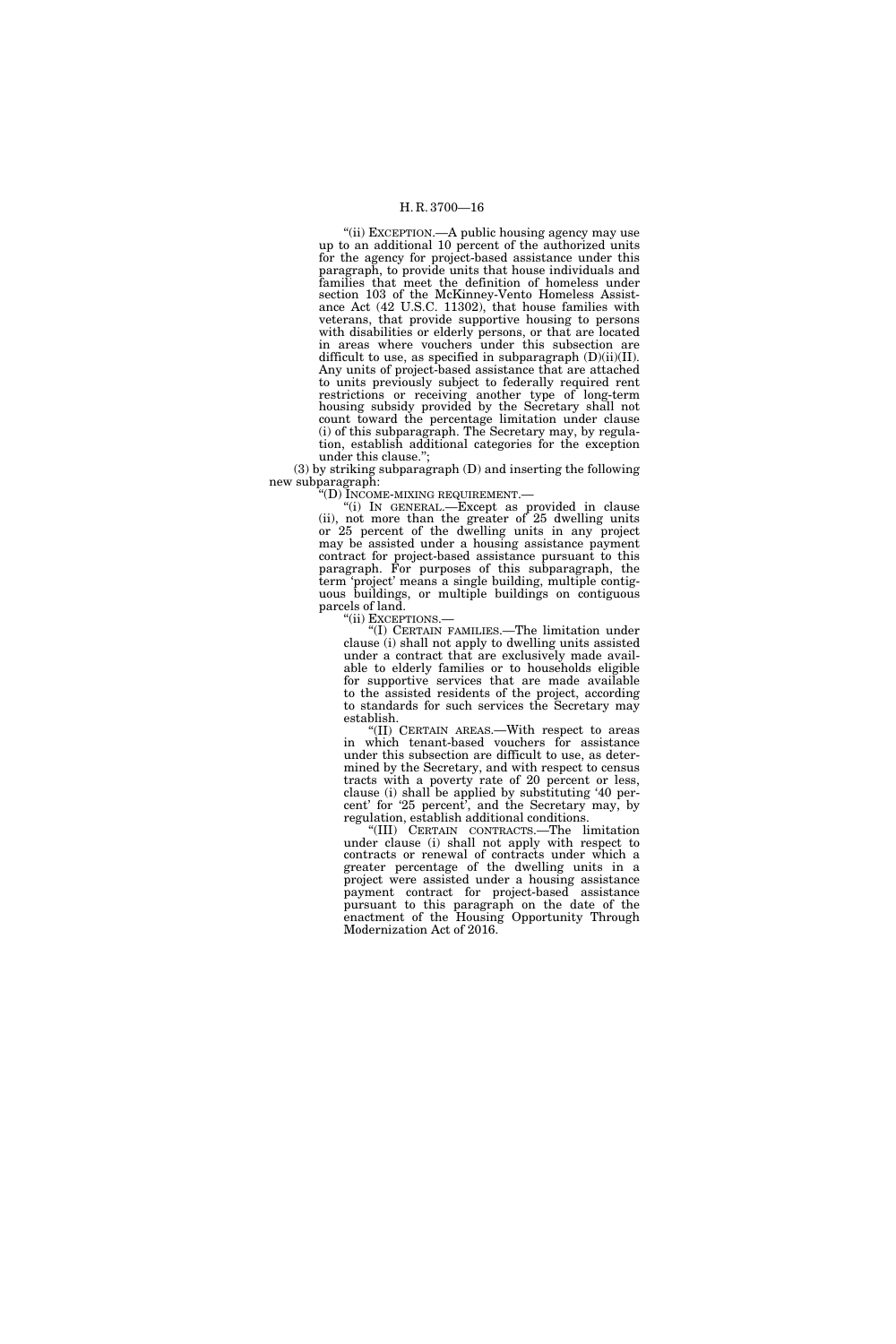''(IV) CERTAIN PROPERTIES.—Any units of project-based assistance under this paragraph that are attached to units previously subject to federally required rent restrictions or receiving other project-based assistance provided by the Secretary shall not count toward the percentage limitation imposed by this subparagraph (D).

''(iii) ADDITIONAL MONITORING AND OVERSIGHT REQUIREMENTS.—The Secretary may establish additional requirements for monitoring and oversight of projects in which more than 40 percent of the dwelling units are assisted under a housing assistance payment contract for project-based assistance pursuant to this paragraph.'

(4) by striking subparagraph (F) and inserting the following new subparagraph:

''(F) CONTRACT TERM.—

''(i) TERM.—A housing assistance payment contract pursuant to this paragraph between a public housing agency and the owner of a project may have a term of up to 20 years, subject to—

''(I) the availability of sufficient appropriated funds for the purpose of renewing expiring contracts for assistance payments, as provided in appropriation Acts and in the agency's annual contributions contract with the Secretary, provided that in the event of insufficient appropriated funds, payments due under contracts under this paragraph shall take priority if other cost-saving measures that do not require the termination of an existing contract are available to the agency; and

''(II) compliance with the inspection requirements under paragraph (8), except that the agency shall not be required to make biennial inspections of each assisted unit in the development.

''(ii) ADDITION OF ELIGIBLE UNITS.—Subject to the limitations of subparagraphs (B) and (D), the agency and the owner may add eligible units within the same project to a housing assistance payments contract at any time during the term thereof without being subject to any additional competitive selection procedures.

''(iii) HOUSING UNDER CONSTRUCTION OR RECENTLY CONSTRUCTED.—An agency may enter into a housing assistance payments contract with an owner for any unit that does not qualify as existing housing and is under construction or recently has been constructed whether or not the agency has executed an agreement to enter into a contract with the owner, provided that the owner demonstrates compliance with applicable requirements prior to execution of the housing assistance payments contract. This clause shall not subject a housing assistance payments contract for existing housing under this paragraph to such requirements or otherwise limit the extent to which a unit may be assisted as existing housing.

"(iv) ADDITIONAL CONDITIONS.—The contract may specify additional conditions, including with respect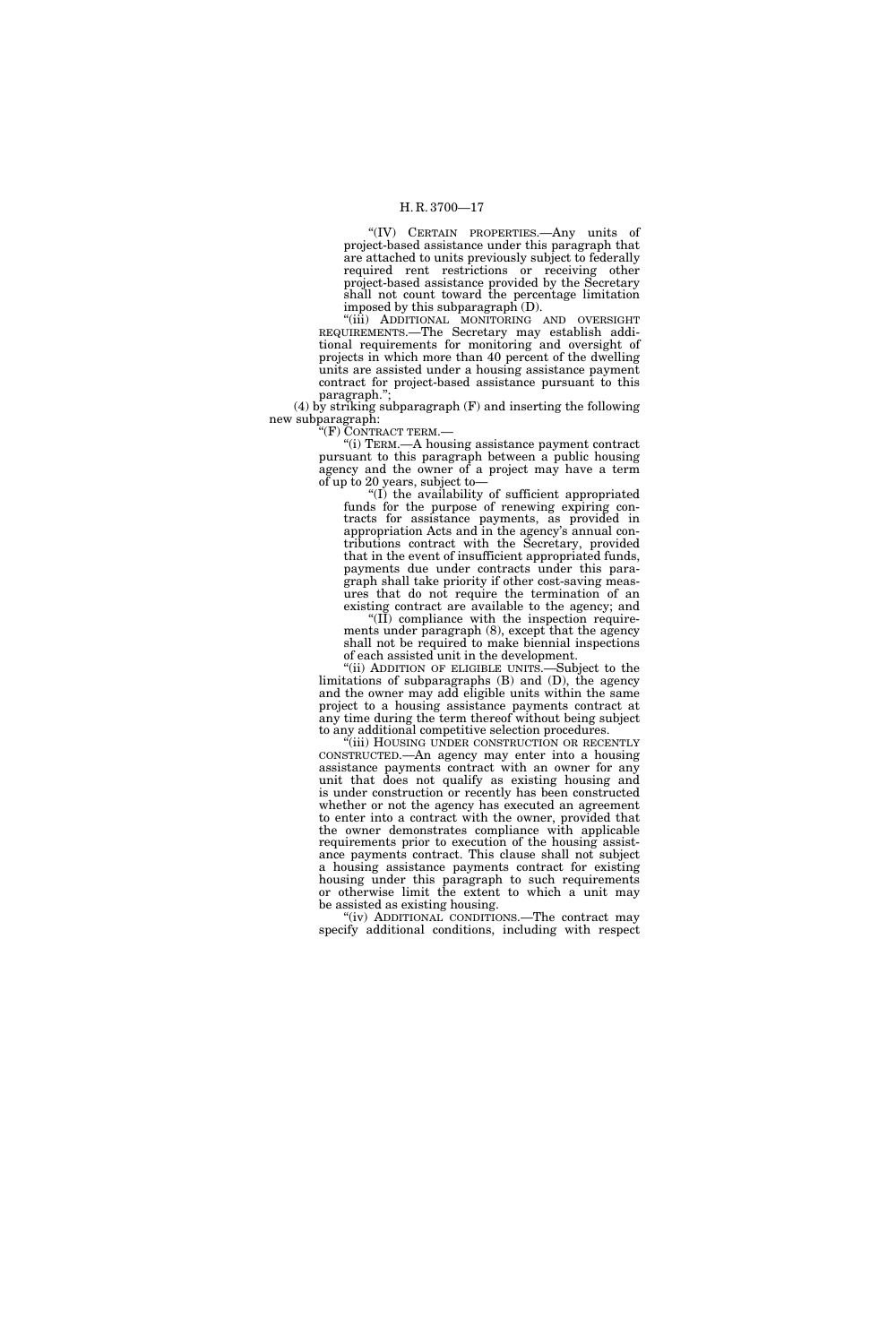to continuation, termination, or expiration, and shall specify that upon termination or expiration of the contract without extension, each assisted family may elect to use its assistance under this subsection to remain in the same project if its unit complies with the inspection requirements under paragraph (8), the rent for the unit is reasonable as required by paragraph (10)(A), and the family pays its required share of the rent and the amount, if any, by which the unit rent (including the amount allowed for tenant-based utilities) exceeds the applicable payment standard.'';

(5) in subparagraph (G), by striking ''15 years'' and inserting "20 years";

(6) by striking subparagraph (I) and inserting the following new subparagraph:

''(I) RENT ADJUSTMENTS.—A housing assistance payments contract pursuant to this paragraph entered into after the date of the enactment of the Housing Opportunity Through Modernization Act of 2016 shall provide for annual rent adjustments upon the request of the owner, except that—

"(i) by agreement of the parties, a contract may allow a public housing agency to adjust the rent for covered units using an operating cost adjustment factor established by the Secretary pursuant to section 524(c) of the Multifamily Assisted Housing Reform and Affordability Act of 1997 (which shall not result in a negative adjustment), in which case the contract may require an additional adjustment, if requested, up to the reasonable rent periodically during the term of the contract, and shall require such an adjustment, if requested, upon extension pursuant to subparagraph (G);

"(ii) the adjusted rent shall not exceed the maximum rent permitted under subparagraph (H);

''(iii) the contract may provide that the maximum rent permitted for a dwelling unit shall not be less than the initial rent for the dwelling unit under the initial housing assistance payments contract covering the units; and

"(iv) the provisions of subsection  $(c)(2)(C)$  shall not apply.'';

 $(7)$  in subparagraph  $(J)$ —

(A) in the first sentence—

(i) by striking ''shall'' and inserting ''may''; and (ii) by inserting before the period the following: "or may permit owners to select applicants from sitebased waiting lists as specified in this subparagraph'';

(B) by striking the third sentence and inserting the following: ''The agency or owner may establish preferences or criteria for selection for a unit assisted under this paragraph that are consistent with the public housing agency plan for the agency approved under section 5A and that give preference to families who qualify for voluntary services, including disability-specific services, offered in conjunction with assisted units.''; and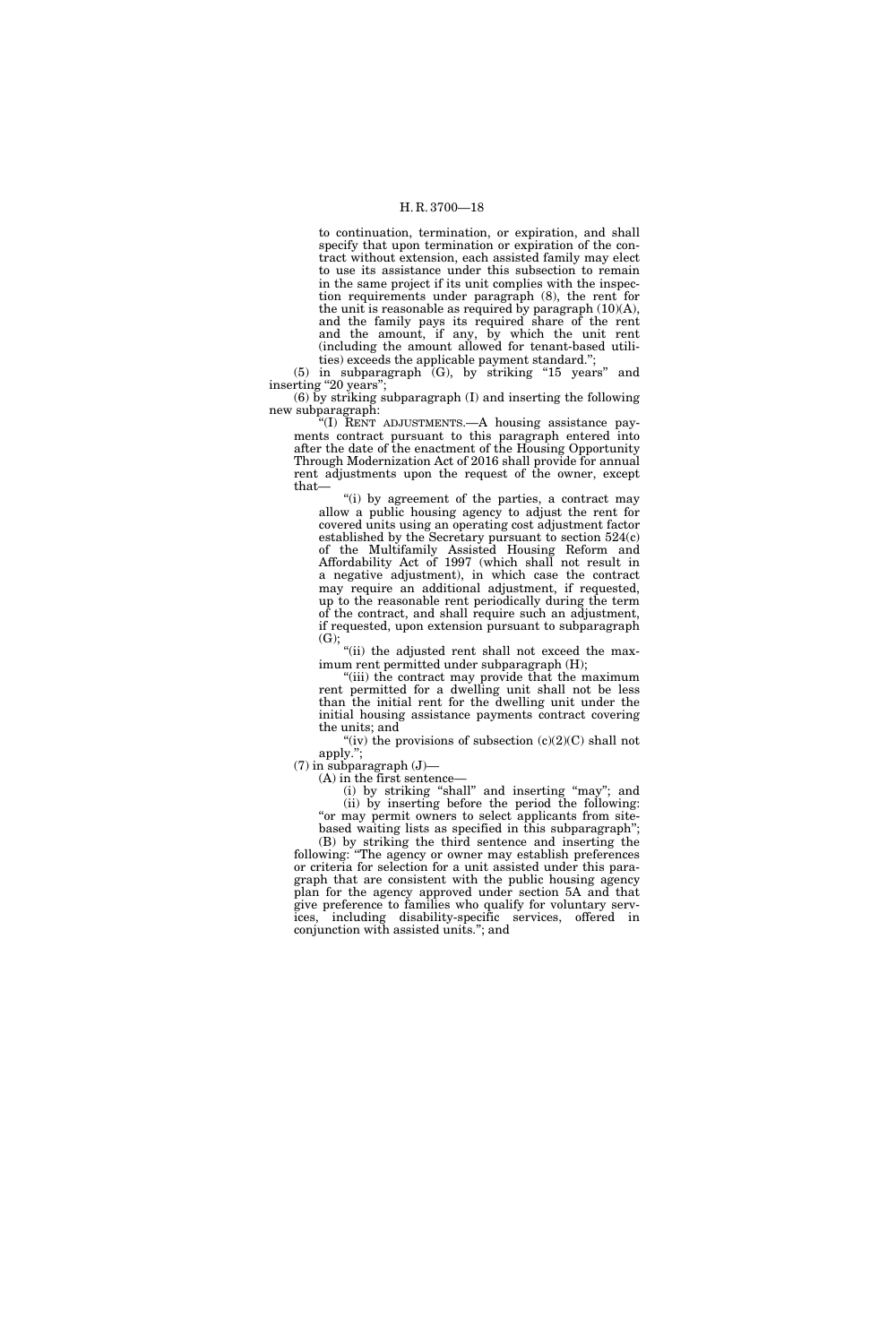(C) by striking the fifth and sixth sentences and inserting the following: ''A public housing agency may establish and utilize procedures for owner-maintained sitebased waiting lists, under which applicants may apply at, or otherwise designate to the public housing agency, the project or projects in which they seek to reside, except that all eligible applicants on the waiting list of an agency for assistance under this subsection shall be permitted to place their names on such separate list, subject to policies and procedures established by the Secretary. All such procedures shall comply with title VI of the Civil Rights Act of 1964, the Fair Housing Act, section 504 of the Rehabilitation Act of 1973, and other applicable civil rights laws. The owner or manager of a project assisted under this paragraph shall not admit any family to a dwelling unit assisted under a contract pursuant to this paragraph other than a family referred by the public housing agency from its waiting list, or a family on a site-based waiting list that complies with the requirements of this subparagraph. A public housing agency shall disclose to each applicant all other options in the selection of a project in which to reside that are provided by the public housing agency and are available to the applicant."

 $(8)$  in subparagraph  $(M)(ii)$ , by inserting before the period at the end the following: ''relating to funding other than housing assistance payments''; and

(9) by adding at the end the following new subparagraphs:  $\widetilde{f}(N)$  STRUCTURE OWNED BY AGENCY.—A public housing agency engaged in an initiative to improve, develop, or replace a public housing property or site may attach assistance to an existing, newly constructed, or rehabilitated structure in which the agency has an ownership interest or which the agency has control of without following a competitive process, provided that the agency has notified the public of its intent through its public housing agency plan and subject to the limitations and requirements of this paragraph.

''(O) SPECIAL PURPOSE VOUCHERS.—A public housing agency that administers vouchers authorized under subsection  $(0)(19)$  or  $(x)$  of this section may provide such assistance in accordance with the limitations and requirements of this paragraph, without additional requirements for approval by the Secretary.''.

(b) EFFECTIVE DATE.—The Secretary of Housing and Urban Development shall issue notice or regulations to implement subsection (a) of this section and such subsection shall take effect upon such issuance.

#### **SEC. 107. ESTABLISHMENT OF FAIR MARKET RENT.**

(a) IN GENERAL.—Paragraph (1) of section 8(c) of the United States Housing Act of 1937 (42 U.S.C. 1437 $f(c)(1)$ ) is amended—

(1) by inserting " $(A)$ " after the paragraph designation; (2) by striking the fourth, seventh, eighth, and ninth sen-

tences; and

(3) by adding at the end the following:

"(B) Fair market rentals for an area shall be published not less than annually by the Secretary on the site of the Department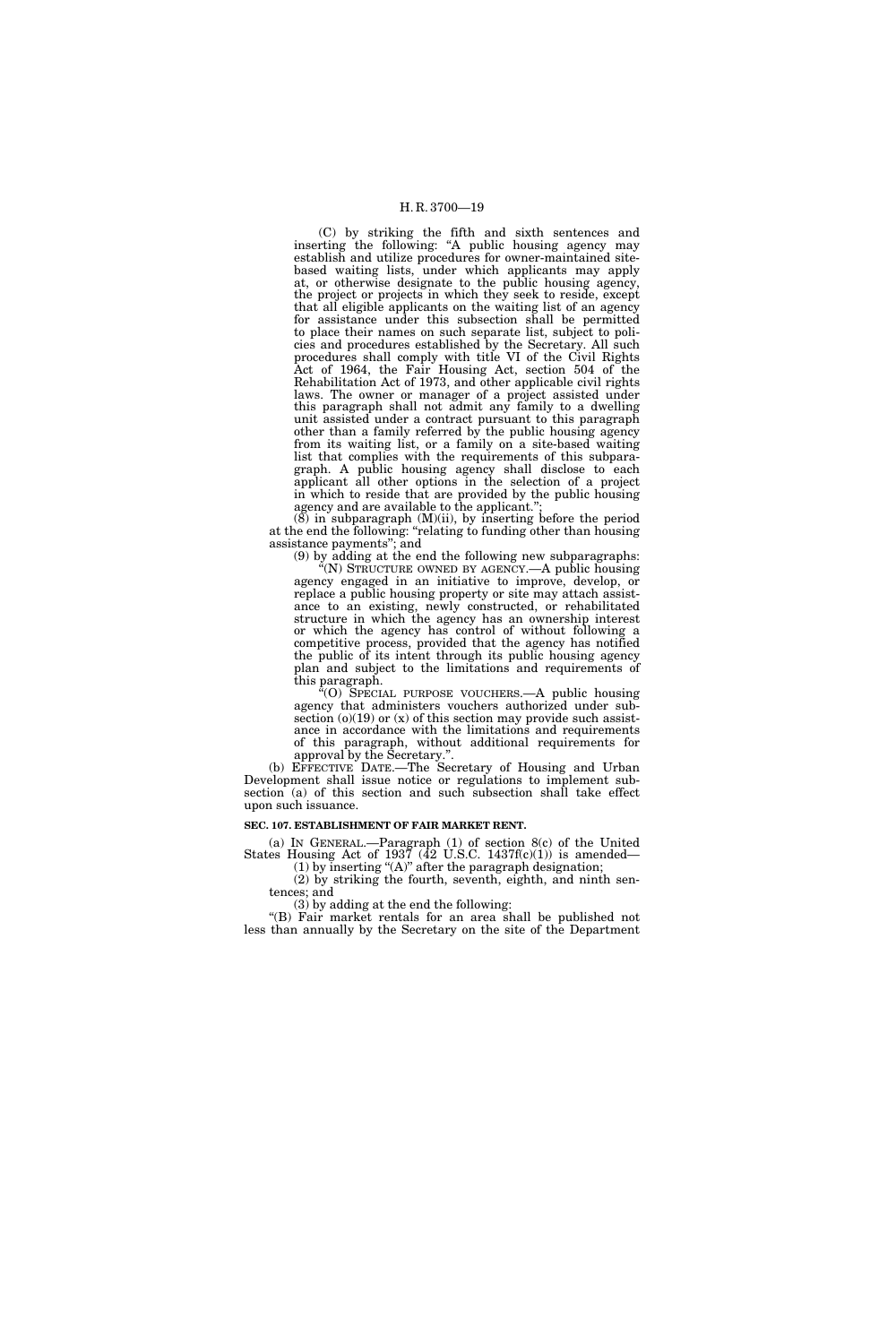on the World Wide Web and in any other manner specified by the Secretary. Notice that such fair market rentals are being published shall be published in the Federal Register, and such fair market rentals shall become effective no earlier than 30 days after the date of such publication. The Secretary shall establish a procedure for public housing agencies and other interested parties to comment on such fair market rentals and to request, within a time specified by the Secretary, reevaluation of the fair market rentals in a jurisdiction before such rentals become effective. The Secretary shall cause to be published for comment in the Federal Register notices of proposed material changes in the methodology for estimating fair market rentals and notices specifying the final decisions regarding such proposed substantial methodological changes and responses to public comments.''.

(b) PAYMENT STANDARD.—Subparagraph  $(B)$  of section  $8(0)(1)$ of the United States Housing Act of 1937 (42 U.S.C. 1437f(o)(1)(B)) is amended by inserting before the period at the end the following: '', except that no public housing agency shall be required as a result of a reduction in the fair market rental to reduce the payment standard applied to a family continuing to reside in a unit for which the family was receiving assistance under this section at the time the fair market rental was reduced. The Secretary shall allow public housing agencies to request exception payment standards within fair market rental areas subject to criteria and procedures established by the Secretary''.

(c) EFFECTIVE DATE.—The amendments made by this section shall take effect upon the date of the enactment of this Act.

#### **SEC. 108. COLLECTION OF UTILITY DATA.**

Section 8(o) of the United States Housing Act of 1937 (42 U.S.C.  $1437f(0)$  is amended by adding at the end the following new paragraph:

"(20) COLLECTION OF UTILITY DATA.—

"(A) PUBLICATION.—The Secretary shall, to the extent that data can be collected cost effectively, regularly publish such data regarding utility consumption and costs in local areas as the Secretary determines will be useful for the establishment of allowances for tenant-paid utilities for families assisted under this subsection.

''(B) USE OF DATA.—The Secretary shall provide such data in a manner that—

''(i) avoids unnecessary administrative burdens for public housing agencies and owners; and

 $(iii)$  protects families in various unit sizes and building types, and using various utilities, from high rent and utility cost burdens relative to income.''.

#### **SEC. 109. PUBLIC HOUSING CAPITAL AND OPERATING FUNDS.**

(a) CAPITAL FUND REPLACEMENT RESERVES.—Section 9 of the United States Housing Act of 1937 (42 U.S.C. 1437g) is amended— (1) in subsection (j), by adding at the end the following

new paragraph:  $C(7)$  TREATMENT OF REPLACEMENT RESERVE.—The requirements of this subsection shall not apply to funds held in replacement reserves established pursuant to subsection (n)."; and (2) by adding at the end the following new subsection: "(n) ESTABLISHMENT OF REPLACEMENT RESERVES.-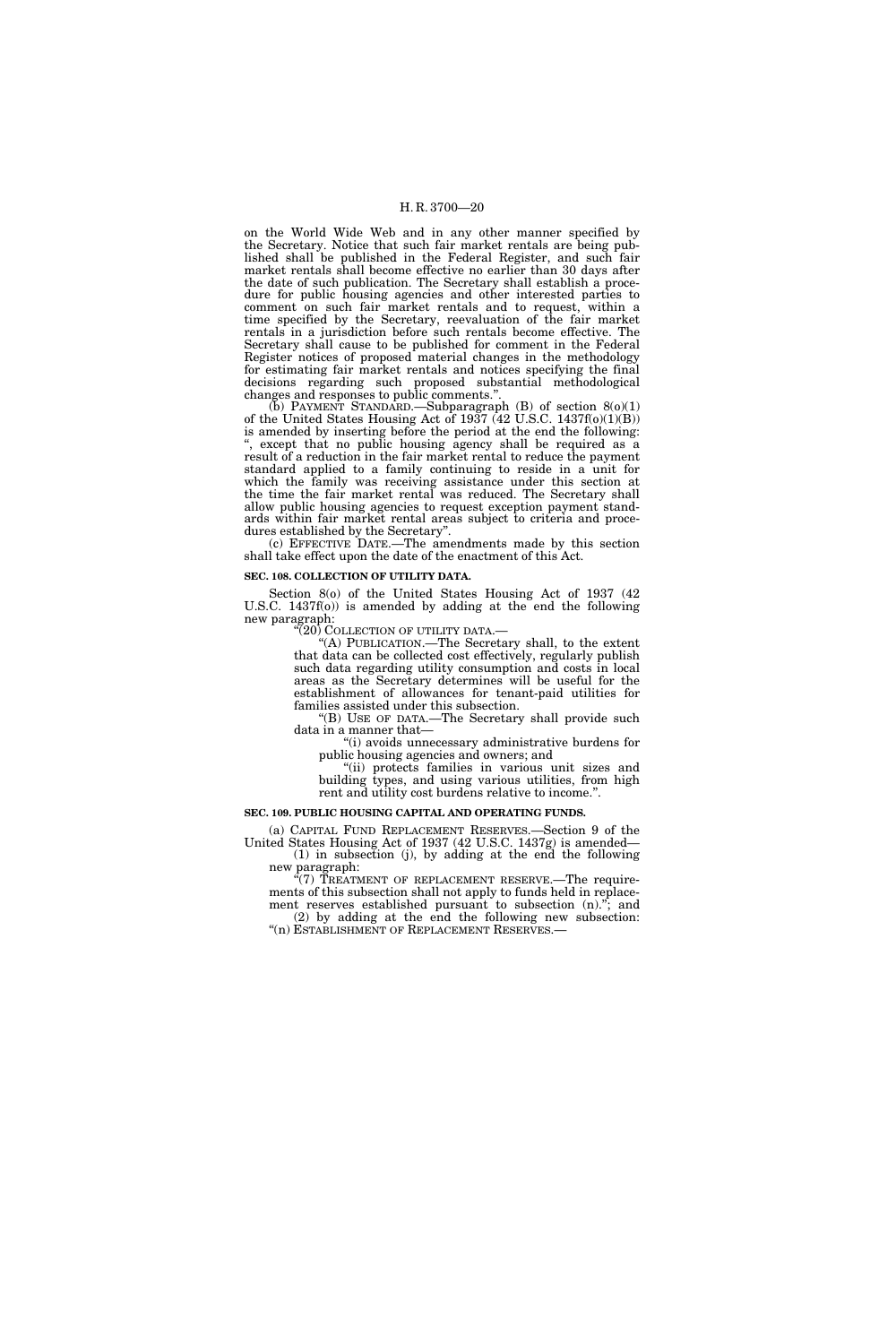"(1) IN GENERAL.—Public housing agencies shall be permitted to establish a replacement reserve to fund any of the capital activities listed in subsection  $(d)(1)$ .

''(2) SOURCE AND AMOUNT OF FUNDS FOR REPLACEMENT RESERVE.—At any time, a public housing agency may deposit funds from such agency's Capital Fund into a replacement reserve, subject to the following:

"(A) At the discretion of the Secretary, public housing agencies may transfer and hold in a replacement reserve funds originating from additional sources.

" $(B)$  No minimum transfer of funds to a replacement reserve shall be required.

''(C) At any time, a public housing agency may not hold in a replacement reserve more than the amount the public housing authority has determined necessary to satisfy the anticipated capital needs of properties in its portfolio assisted under this section, as outlined in its Capital Fund 5-Year Action Plan, or a comparable plan, as determined by the Secretary.

''(D) The Secretary may establish, by regulation, a maximum replacement reserve level or levels that are below amounts determined under subparagraph (C), which may be based upon the size of the portfolio assisted under this section or other factors.

''(3) TRANSFER OF OPERATING FUNDS.—In first establishing a replacement reserve, the Secretary may allow public housing agencies to transfer more than 20 percent of its operating funds into its replacement reserve.

"(4) EXPENDITURE.—Funds in a replacement reserve may be used for purposes authorized by subsection  $(d)(1)$  and contained in its Capital Fund 5-Year Action Plan.

(5) MANAGEMENT AND REPORT.—The Secretary shall establish appropriate accounting and reporting requirements to ensure that public housing agencies are spending funds on eligible projects and that funds in the replacement reserve are connected to capital needs."

(b) FLEXIBILITY OF OPERATING FUND AMOUNTS.—Paragraph (1) of section 9(g) of the United States Housing Act of 1937 (42 U.S.C.  $1437g(g)(1)$ ) is amended—

 $(1)$  by striking " $(1)$ " and all that follows through " $-0f$ " and inserting the following:

"(1) FLEXIBILITY IN USE OF FUNDS.-

"(A) FLEXIBILITY FOR CAPITAL FUND AMOUNTS. - Of"; and

(2) by adding at the end the following new subparagraph: ''(B) FLEXIBILITY FOR OPERATING FUND AMOUNTS.—Of any amounts appropriated for fiscal year 2016 or any fiscal year thereafter that are allocated for fiscal year 2016 or any fiscal year thereafter from the Operating Fund for any public housing agency, the agency may use not more than 20 percent for activities that are eligible under subsection (d) for assistance with amounts from the Capital Fund, but only if the public housing plan under section 5A for the agency provides for such use.''.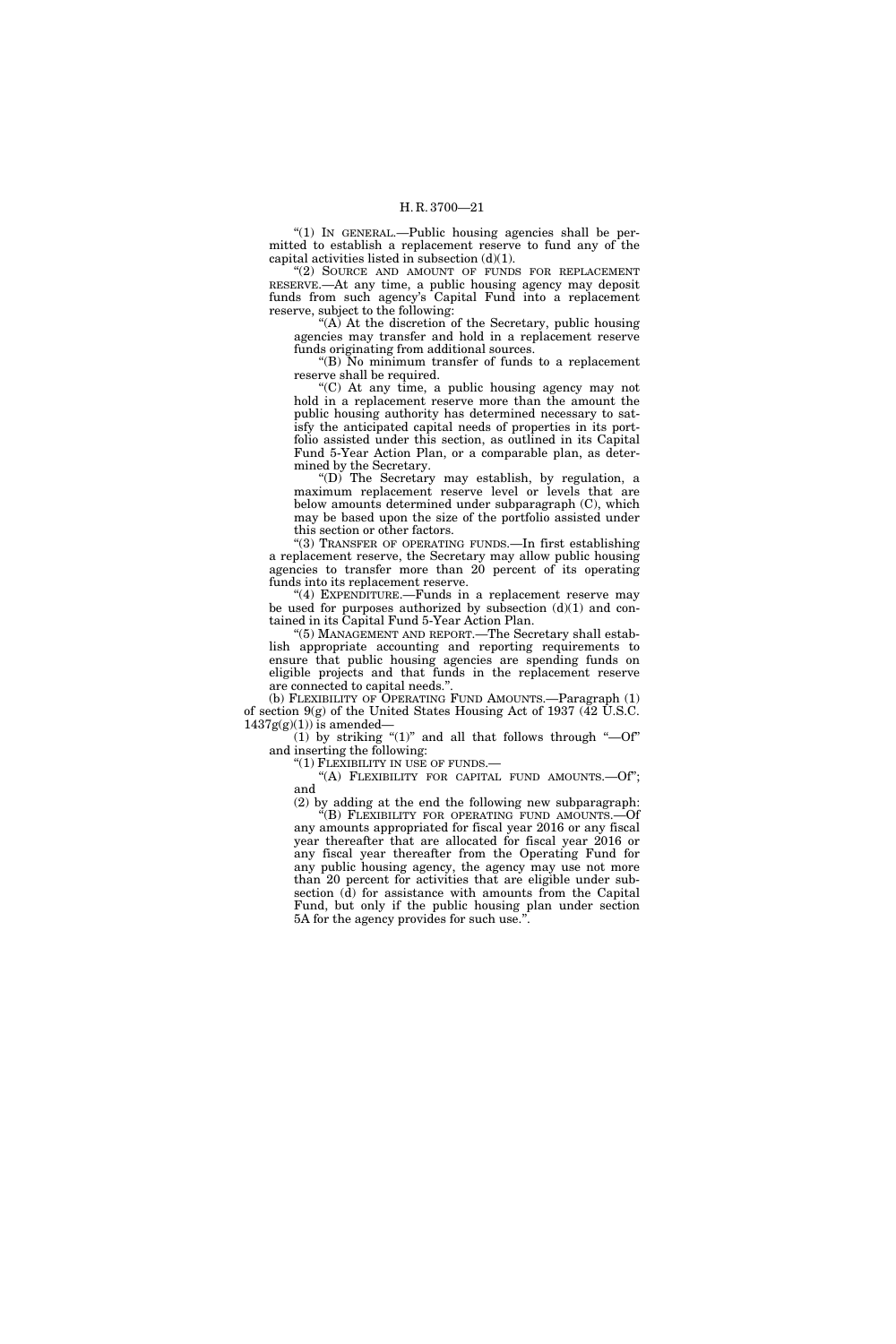#### **SEC. 110. FAMILY UNIFICATION PROGRAM FOR CHILDREN AGING OUT OF FOSTER CARE.**

Section  $8(x)$  of the United States Housing Act of 1937 (42) U.S.C.  $1437f(x)$  is amended-

(1) in paragraph  $(2)(B)$ —

(A) by striking "18 months" and inserting "36 months"; (B) by striking "21 years of age" and inserting "24 years of age''; and

(C) by inserting after ''have left foster care'' the following: ", or will leave foster care within 90 days, in accordance with a transition plan described in section 475(5)(H) of the Social Security Act, and is homeless or is at risk of becoming homeless'';

(2) by redesignating paragraph (4) as paragraph (5); and (3) by inserting after paragraph (3) the following new paragraph:

"(4) COORDINATION BETWEEN PUBLIC HOUSING AGENCIES AND PUBLIC CHILD WELFARE AGENCIES.—The Secretary shall, not later than the expiration of the 180-day period beginning on the date of the enactment of the Housing Opportunity Through Modernization Act of 2016 and after consultation with other appropriate Federal agencies, issue guidance to improve coordination between public housing agencies and public child welfare agencies in carrying out the program under this subsection, which shall provide guidance on—

''(A) identifying eligible recipients for assistance under this subsection;

''(B) coordinating with other local youth and family providers in the community and participating in the Continuum of Care program established under subtitle C of title IV of the McKinney-Vento Homeless Assistance Act (42 U.S.C. 11381 et seq.);

''(C) implementing housing strategies to assist eligible families and youth;

''(D) aligning system goals to improve outcomes for families and youth and reducing lapses in housing for families and youth; and

''(E) identifying resources that are available to eligible families and youth to provide supportive services available through parts B and E of title IV of the Social Security Act (42 U.S.C. 621 et seq.; 670 et seq.) or that the head of household of a family or youth may be entitled to receive under section 477 of the Social Security Act (42 U.S.C.  $677$ ).".

#### **SEC. 111. PUBLIC HOUSING HEATING GUIDELINES.**

Section 9 of the United States Housing Act of 1937 (42 U.S.C. 1437g), as amended by the preceding provisions of this Act, is further amended by adding at the end the following new subsection: ''(o) PUBLIC HOUSING HEATING GUIDELINES.—The Secretary

shall publish model guidelines for minimum heating requirements for public housing dwelling units operated by public housing agencies receiving assistance under this section.''.

#### **SEC. 112. USE OF VOUCHERS FOR MANUFACTURED HOUSING.**

(a) IN GENERAL.—Section 8(o)(12) of the United States Housing Act of 1937 (42 U.S.C. 1437f(o)(12)) is amended—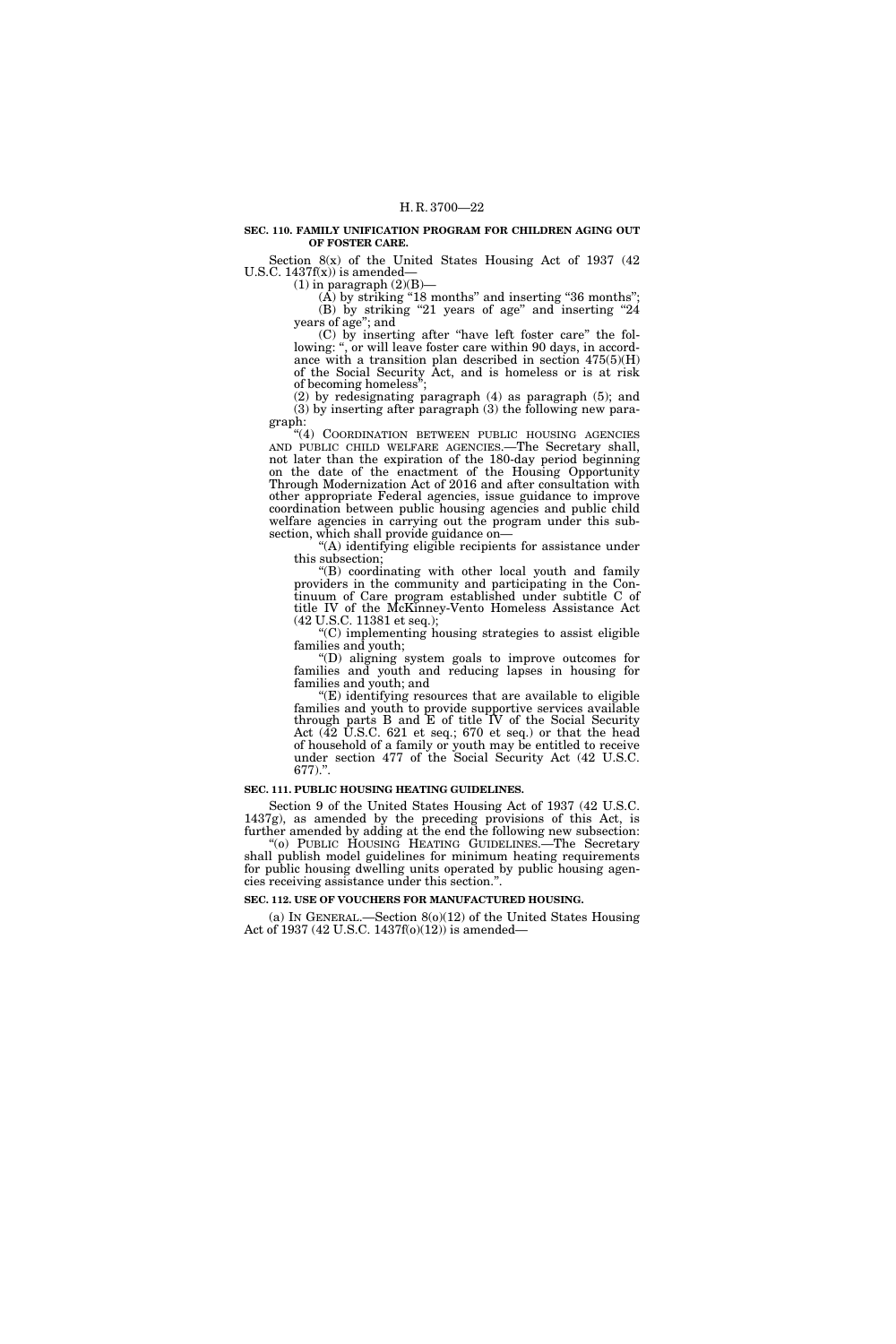(1) in subparagraph (A), by striking the period at the end of the first sentence and all that follows through "of" in the second sentence and inserting "and rents"; and

 $(2)$  in subparagraph  $(B)$ –

(A) in clause (i), by striking "the rent" and all that follows and inserting the following: "rent shall mean the sum of the monthly payments made by a family assisted under this paragraph to amortize the cost of purchasing the manufactured home, including any required insurance and property taxes, the monthly amount allowed for tenantpaid utilities, and the monthly rent charged for the real property on which the manufactured home is located, including monthly management and maintenance monthly management and maintenance charges.

(B) by striking clause (ii); and

(C) in clause (iii)—

(i) by inserting after the period at the end the following: ''If the amount of the monthly assistance payment for a family exceeds the monthly rent charged for the real property on which the manufactured home is located, including monthly management and maintenance charges, a public housing agency may pay the remainder to the family, lender or utility company, or may choose to make a single payment to the family for the entire monthly assistance amount.''; and

(ii) by redesignating such clause as clause (ii). (b) EFFECTIVE DATE.—The Secretary of Housing and Urban Development shall issue notice to implement the amendments made by subsection (a) and such amendments shall take effect upon such issuance.

### **SEC. 113. PREFERENCE FOR UNITED STATES CITIZENS OR NATIONALS.**

Section 214(a)(7) of the Housing and Community Development Act of 1980 (42 U.S.C. 1436a(a)(7)) is amended by striking "such alien'' and all that follows through the period at the end and inserting "any citizen or national of the United States shall be entitled to a preference or priority in receiving financial assistance before any such alien who is otherwise eligible for assistance.''.

#### **SEC. 114. EXCEPTION TO PUBLIC HOUSING AGENCY RESIDENT BOARD MEMBER REQUIREMENT.**

Subsection (b) of section 2 of the United States Housing Act of 1937 (42 U.S.C. 1437(b)) is amended—

(1) in paragraph (1), by striking ''paragraph (2)'' and inserting "paragraphs  $(2)$  and  $(3)$ ";

(2) by redesignating paragraph (3) as paragraph (4); and (3) by inserting after paragraph (2) the following new para-

graph:<br>"(3) Exception for certain jurisdictions.—

"(A) EXCEPTION.—A covered agency (as such term is defined in subparagraph (C) of this paragraph) shall not be required to include on the board of directors or a similar governing board of such agency a member described in paragraph  $(1)$ .

''(B) ADVISORY BOARD REQUIREMENT.—Each covered agency that administers Federal housing assistance under section 8 (42 U.S.C. 1437f) that chooses not to include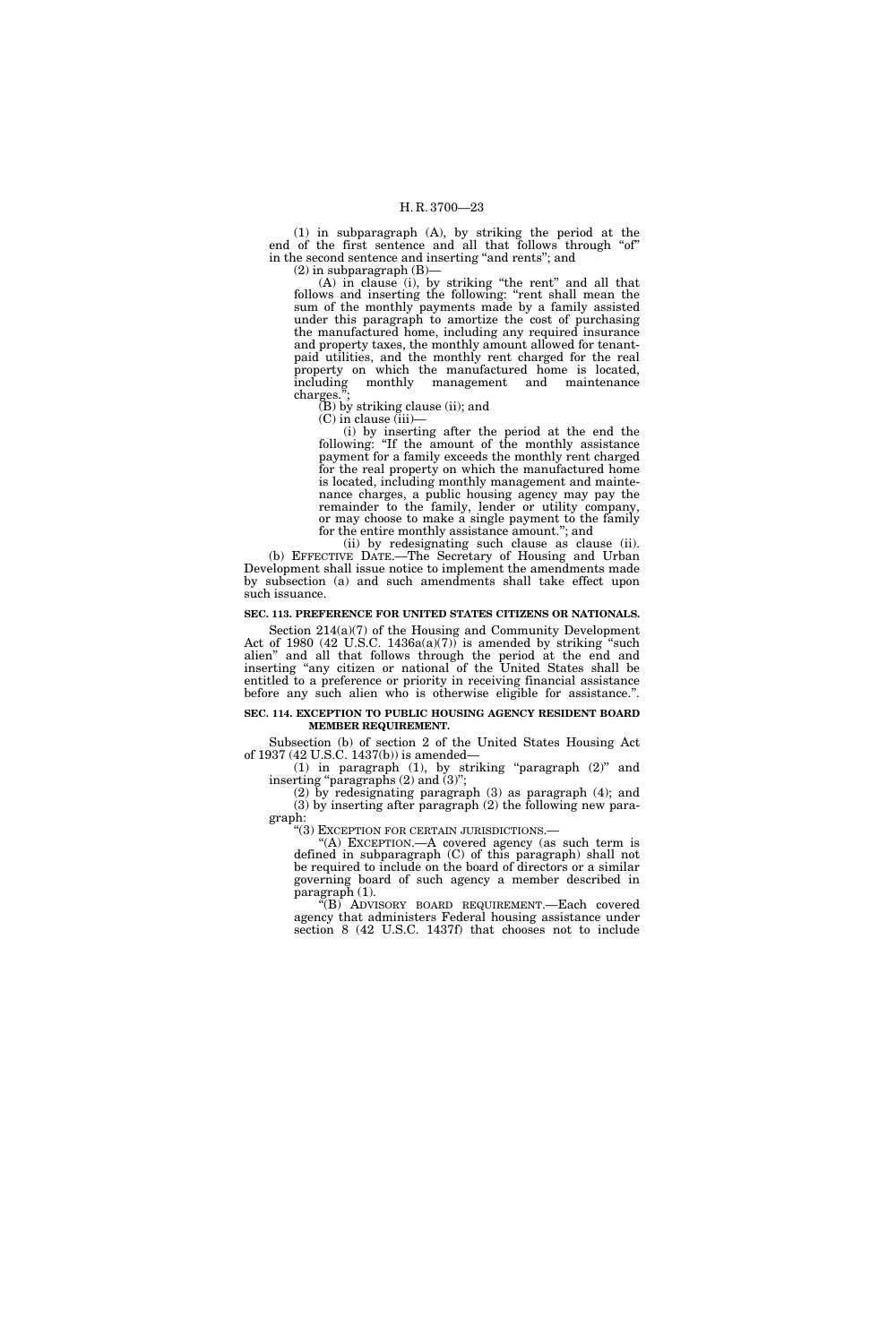a member described in paragraph (1) on the board of directors or a similar governing board of the agency shall establish an advisory board of not less than 6 residents of public housing or recipients of assistance under section  $\dot{8}$  (42 U.S.C. 1437f) to provide advice and comment to the agency or other administering entity on issues related to public housing and section 8. Such advisory board shall meet not less than quarterly.

''(C) COVERED AGENCY OR ENTITY.—For purposes of this paragraph, the term 'covered agency' means a public housing agency or such other entity that administers Federal housing assistance for—

" $(I)$  the Housing Authority of the county of Los Angeles, California; or

"(ii) any of the States of Alaska, Iowa, and Mississippi.''.

# **TITLE II—RURAL HOUSING**

#### **SEC. 201. DELEGATION OF GUARANTEED RURAL HOUSING LOAN APPROVAL.**

Subsection (h) of section 502 of the Housing Act of 1949 (42 U.S.C. 1472(h)) is amended by adding at the end the following new paragraph:

 $\sqrt{18}$ ) DELEGATION OF APPROVAL.—The Secretary may delegate, in part or in full, the Secretary's authority to approve and execute binding Rural Housing Service loan guarantees pursuant to this subsection to certain preferred lenders, in accordance with standards established by the Secretary.''.

#### **SEC. 202. GUARANTEED UNDERWRITING USER FEE.**

Section 502 of the Housing Act of 1949 (42 U.S.C. 1472) is amended by adding at the end the following new subsection:

"(i) GUARANTEED UNDERWRITING USER FEE.-

"(1) AUTHORITY; MAXIMUM AMOUNT. The Secretary may assess and collect a fee for a lender to access the automated underwriting systems of the Department in connection with such lender's participation in the single family loan program under this section and only in an amount necessary to cover the costs of information technology enhancements, improvements, maintenance, and development for automated underwriting systems used in connection with the single family loan program under this section, except that such fee shall not exceed \$50 per loan.

''(2) CREDITING; AVAILABILITY.—Any amounts collected from such fees shall be credited to the Rural Development Expense Account as offsetting collections and shall remain available until expended, in the amounts provided in appropriation Acts, solely for expenses described in paragraph (1).''.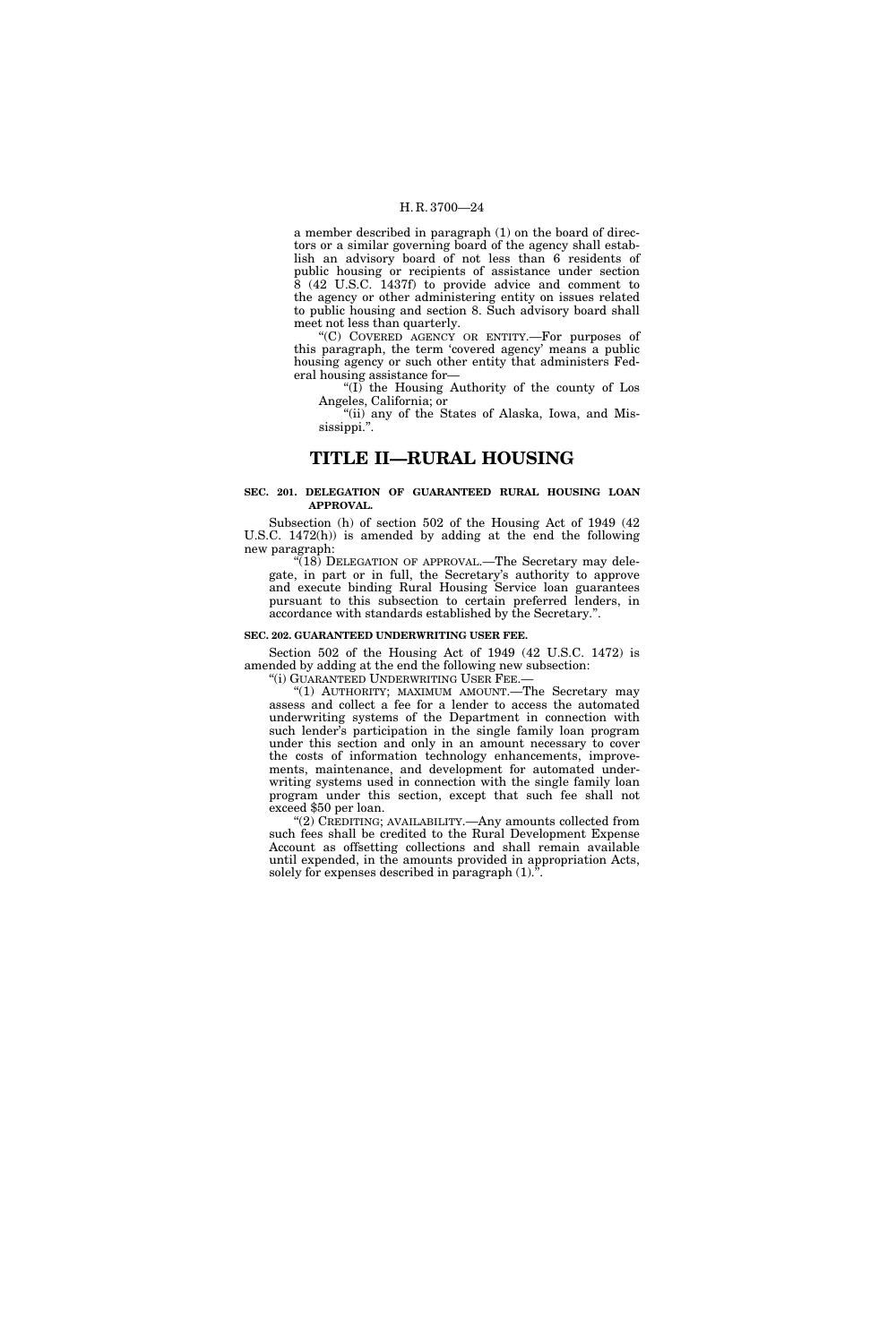# **TITLE III—FHA MORTGAGE INSURANCE FOR CONDOMINIUMS**

#### **SEC. 301. MODIFICATION OF FHA REQUIREMENTS FOR MORTGAGE INSURANCE FOR CONDOMINIUMS.**

Section 203 of the National Housing Act (12 U.S.C. 1709) is amended by adding at the end the following new subsection: " $(y)$  REQUIREMENTS FOR MORTGAGES FOR CONDOMINIUMS.—

"(1) PROJECT RECERTIFICATION REQUIREMENTS.—Notwithstanding any other law, regulation, or guideline of the Secretary, including chapter 2.4 of the Condominium Project Approval and Processing Guide of the FHA, the Secretary shall streamline the project certification requirements that are applicable to the insurance under this section for mortgages for condominium projects so that recertifications are substantially less burdensome than certifications. The Secretary shall consider lengthening the time between certifications for approved properties, and allowing updating of information rather than resubmission.

''(2) COMMERCIAL SPACE REQUIREMENTS.—Notwithstanding any other law, regulation, or guideline of the Secretary, including chapter 2.1.3 of the Condominium Project Approval and Processing Guide of the FHA, in providing for exceptions to the requirement for the insurance of a mortgage on a condominium property under this section regarding the percentage of the floor space of a condominium property that may be used for nonresidential or commercial purposes, the Secretary shall provide that—

"(A) any request for such an exception and the determination of the disposition of such request may be made, at the option of the requester, under the direct endorsement lender review and approval process or under the HUD review and approval process through the applicable field office of the Department; and

''(B) in determining whether to allow such an exception for a condominium property, factors relating to the economy for the locality in which such project is located or specific to project, including the total number of family units in the project, shall be considered.

Not later than the expiration of the 90-day period beginning on the date of the enactment of this paragraph, the Secretary shall issue regulations to implement this paragraph, which shall include any standards, training requirements, and remedies and penalties that the Secretary considers appropriate.

''(3) TRANSFER FEES.—Notwithstanding any other law, regulation, or guideline of the Secretary, including chapter 1.8.8 of the Condominium Project Approval and Processing Guide of the FHA and section 203.41 of the Secretary's regulations (24 CFR 203.41), existing standards of the Federal Housing Finance Agency relating to encumbrances under private transfer fee covenants shall apply to the insurance of mortgages by the Secretary under this section to the same extent and in the same manner that such standards apply to the purchasing, investing in, and otherwise dealing in mortgages by the Federal National Mortgage Association and the Federal Home Loan Mortgage Corporation. If the provisions of part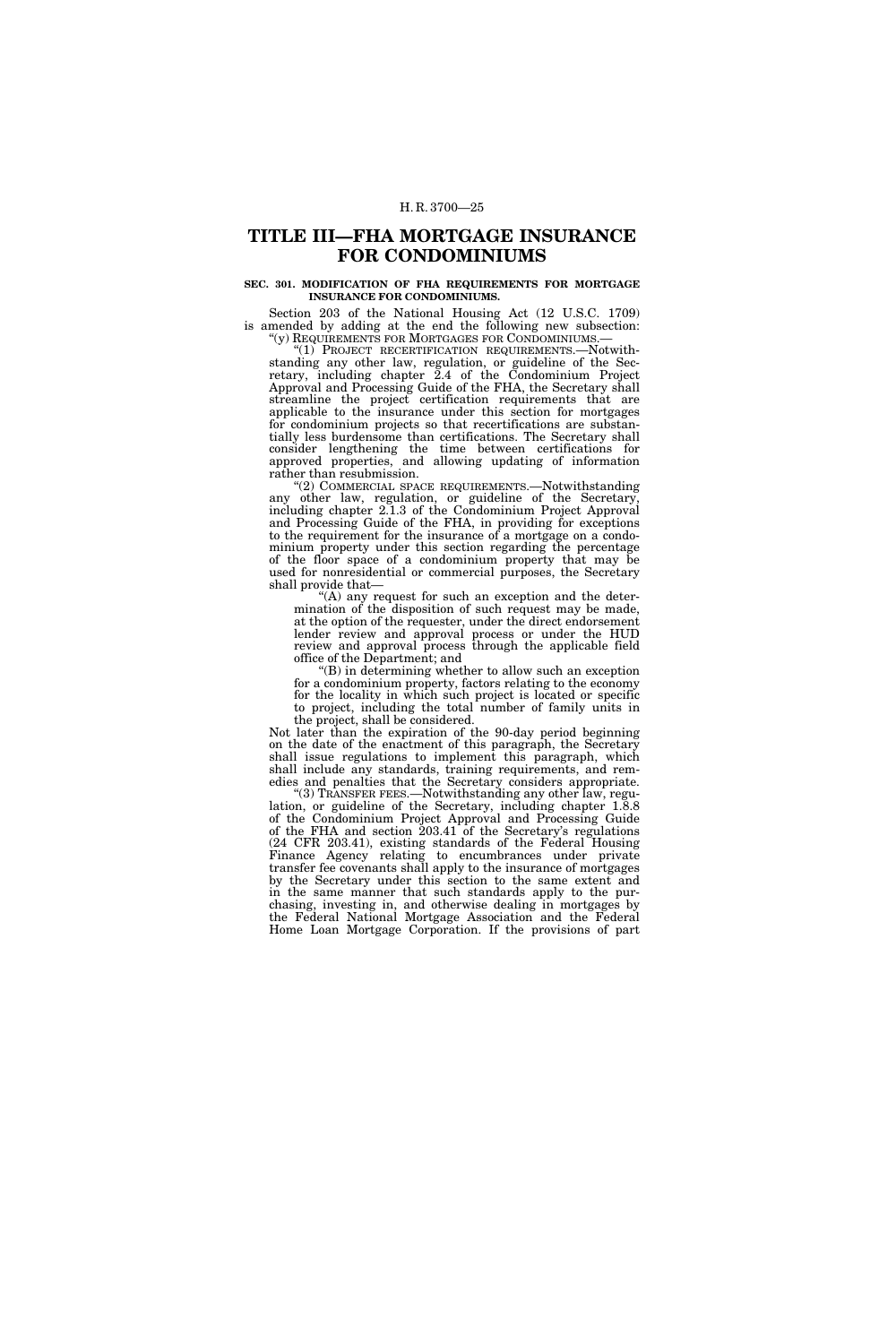1228 of the Director of the Federal Housing Finance Agency's regulations (12 CFR part 1228) are amended or otherwise changed after the date of the enactment of this paragraph, the Secretary of Housing and Urban Development shall adopt any such amendments or changes for purposes of this paragraph, unless the Secretary causes to be published in the Federal Register a notice explaining why the Secretary will disregard such amendments or changes within 90 days after the effective date of such amendments or changes.<br>"(4) OWNER-OCCUPANCY REQUIREMENT.—

''(4) OWNER-OCCUPANCY REQUIREMENT.— ''(A) ESTABLISHMENT OF PERCENTAGE REQUIREMENT.— Not later than the expiration of the 90-day period beginning on the date of the enactment of this paragraph, the Secretary shall, by rule, notice, or mortgagee letter, issue guidance regarding the percentage of units that must be occupied by the owners as a principal residence or a secondary residence (as such terms are defined by the Secretary), or must have been sold to owners who intend to meet such occupancy requirements, including justifications for the percentage requirements, in order for a condominium project to be acceptable to the Secretary for insurance under this section of a mortgage within such condominium property.

''(B) FAILURE TO ACT.—If the Secretary fails to issue the guidance required under subparagraph (A) before the expiration of the 90-day period specified in such clause, the following provisions shall apply:

"(i)  $35$  PERCENT REQUIREMENT.—In order for a condominium project to be acceptable to the Secretary for insurance under this section, at least 35 percent of all family units (including units not covered by FHAinsured mortgages) must be occupied by the owners as a principal residence or a secondary residence (as such terms are defined by the Secretary), or must have been sold to owners who intend to meet such occupancy requirement.

 $E$ <sup>t</sup>(ii) OTHER CONSIDERATIONS.—The Secretary may increase the percentage applicable pursuant to clause (i) to a condominium project on a project-by-project or regional basis, and in determining such percentage for a project shall consider factors relating to the economy for the locality in which such project is located or specific to project, including the total number of family units in the project.''.

# **TITLE IV—HOUSING REFORMS FOR THE HOMELESS AND FOR VETERANS**

#### **SEC. 401. DEFINITION OF GEOGRAPHIC AREA FOR CONTINUUM OF CARE PROGRAM.**

(a) DEFINITION.—Subtitle C of the McKinney-Vento Homeless Assistance Act is amended—

(1) by redesignating sections 432 and 433 (42 U.S.C. 11387, 11388) as sections 433 and 434, respectively; and

(2) by inserting after section  $431$  ( $42$  U.S.C. 11386e) the following new section: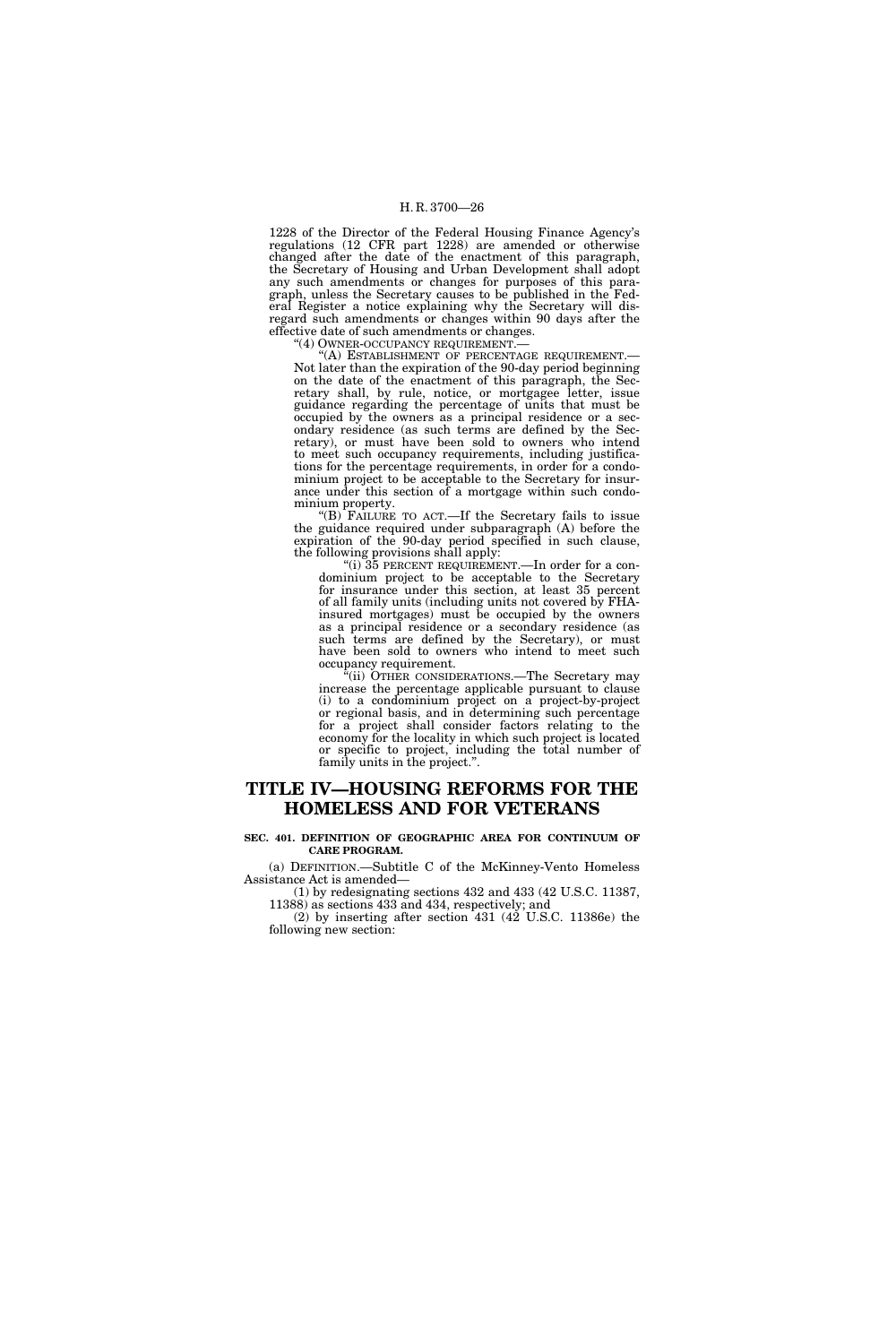#### **''SEC. 432. GEOGRAPHIC AREAS.**

"(a) REQUIREMENT TO DEFINE.—For purposes of this subtitle, the term 'geographic area' shall have such meaning as the Secretary shall by notice provide.

''(b) ISSUANCE OF NOTICE.—Not later than the expiration of the 90-day period beginning on the date of the enactment of the Housing Opportunity Through Modernization Act of 2016, the Secretary shall issue a notice setting forth the definition required by subsection (a).''.

(b) CLERICAL AMENDMENT.—The table of contents in section 101(b) of the McKinney-Vento Homeless Assistance Act (42 U.S.C. 11301 note) is amended by striking the items relating to sections 432 and 433 and inserting the following new items:

''Sec. 432. Geographic areas.

''Sec. 433. Regulations.

''Sec. 434. Reports to Congress.''.

#### **SEC. 402. INCLUSION OF PUBLIC HOUSING AGENCIES AND LOCAL REDEVELOPMENT AUTHORITIES IN EMERGENCY SOLU-TIONS GRANTS.**

Section 414(c) of the McKinney-Vento Homeless Assistance Act (42 U.S.C. 11373(c)) is amended—

(1) in the subsection heading, by inserting '', PUBLIC HOUSING AGENCIES, AND LOCAL REDEVELOPMENT AUTHORITIES'' after ''ORGANIZATIONS''; and

(2) in the first sentence, by inserting before the period at the end the following: ", to public housing agencies (as defined under section 3(b)(6) of the United States Housing Act of 1937), or to local redevelopment authorities (as defined under State law)''.

#### **SEC. 403. SPECIAL ASSISTANT FOR VETERANS AFFAIRS IN THE DEPARTMENT OF HOUSING AND URBAN DEVELOPMENT.**

(a) TRANSFER OF POSITION TO OFFICE OF THE SECRETARY.— Section 4 of the Department of Housing and Urban Development Act (42 U.S.C. 3533) is amended by adding at the end the following new subsection:

''(h) SPECIAL ASSISTANT FOR VETERANS AFFAIRS.—

''(1) POSITION.—There shall be in the Office of the Secretary a Special Assistant for Veterans Affairs, who shall report directly to the Secretary.

"(2) APPOINTMENT.—The Special Assistant for Veterans Affairs shall be appointed based solely on merit and shall be covered under the provisions of title 5, United States Code, governing appointments in the competitive service.

''(3) RESPONSIBILITIES.—The Special Assistant for Veterans Affairs shall be responsible for—

"(A) ensuring veterans have fair access to housing and homeless assistance under each program of the Department providing either such assistance;

"(B) coordinating all programs and activities of the Department relating to veterans;

''(C) serving as a liaison for the Department with the Department of Veterans Affairs, including establishing and maintaining relationships with the Secretary of Veterans Affairs;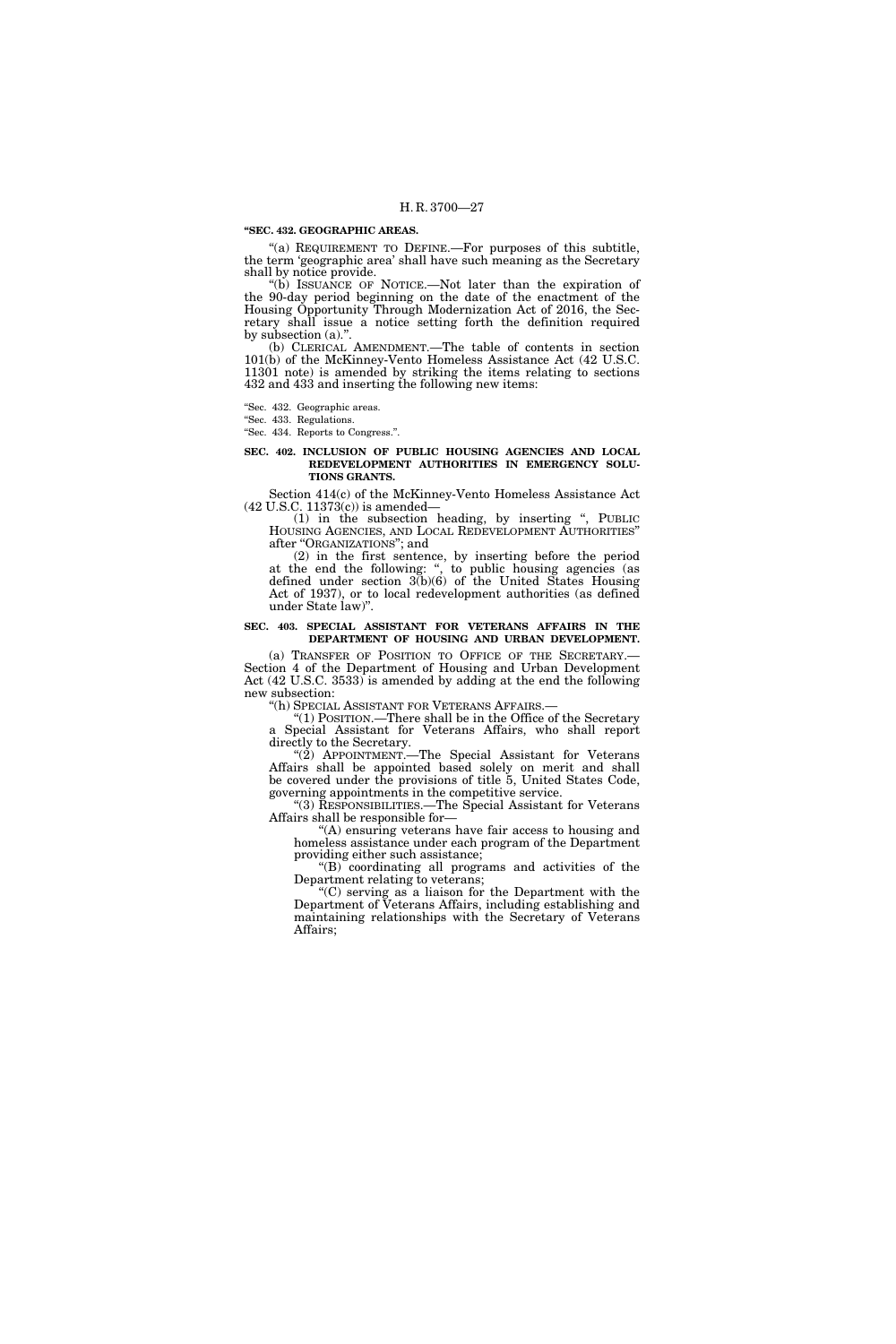''(D) serving as a liaison for the Department, and establishing and maintaining relationships with the United States Interagency Council on Homelessness and officials of State, local, regional, and nongovernmental organizations concerned with veterans;

''(E) providing information and advice regarding—

''(i) sponsoring housing projects for veterans assisted under programs administered by the Department; or

''(ii) assisting veterans in obtaining housing or homeless assistance under programs administered by the Department;

" $(F)$  coordinating with the Secretary of Housing and Urban Development and the Secretary of Veterans Affairs in carrying out section 404 of the Housing Opportunity Through Modernization Act of 2016;

''(G) collaborating with the Department of Veterans Affairs on making joint recommendations to the Congress, the Secretary of Housing and Urban Development, and the Secretary of Veterans Affairs on how to better coordinate and improve services to veterans under both Department of Housing and Urban Development and Department of Veteran Affairs veterans housing programs, including ways to improve the Independent Living Program of the Department of Veteran Affairs; and

"(H) carrying out such other duties as may be assigned to the Special Assistant by the Secretary or by law.''.

(b) TRANSFER OF POSITION IN OFFICE OF DEPUTY ASSISTANT SECRETARY FOR SPECIAL NEEDS.—On the date that the initial Special Assistant for Veterans Affairs is appointed pursuant to section 4(h)(2) of the Department of Housing and Urban Development Act, as added by subsection (a) of this section, the position of Special Assistant for Veterans Programs in the Office of the Deputy Assistant Secretary for Special Needs of the Department of Housing and Urban Development shall be terminated.

#### **SEC. 404. ANNUAL SUPPLEMENTAL REPORT ON VETERANS HOMELESS-NESS.**

(a) IN GENERAL.—The Secretary of Housing and Urban Development and the Secretary of Veterans Affairs, in coordination with the United States Interagency Council on Homelessness, shall submit annually to the Committees of the Congress specified in subsection (b), together with the annual reports required by such Secretaries under section 203(c)(1) of the McKinney-Vento Homeless Assistance Act (42 U.S.C. 11313(c)(1)), a supplemental report that includes the following information with respect to the preceding year:

(1) The same information, for such preceding year, that was included with respect to 2010 in the report by the Secretary of Housing and Urban Development and the Secretary of Veterans Affairs entitled ''Veterans Homelessness: A Supplemental Report to the 2010 Annual Homeless Assessment Report to Congress''.

(2) Information regarding the activities of the Department of Housing and Urban Development relating to veterans during such preceding year, as follows: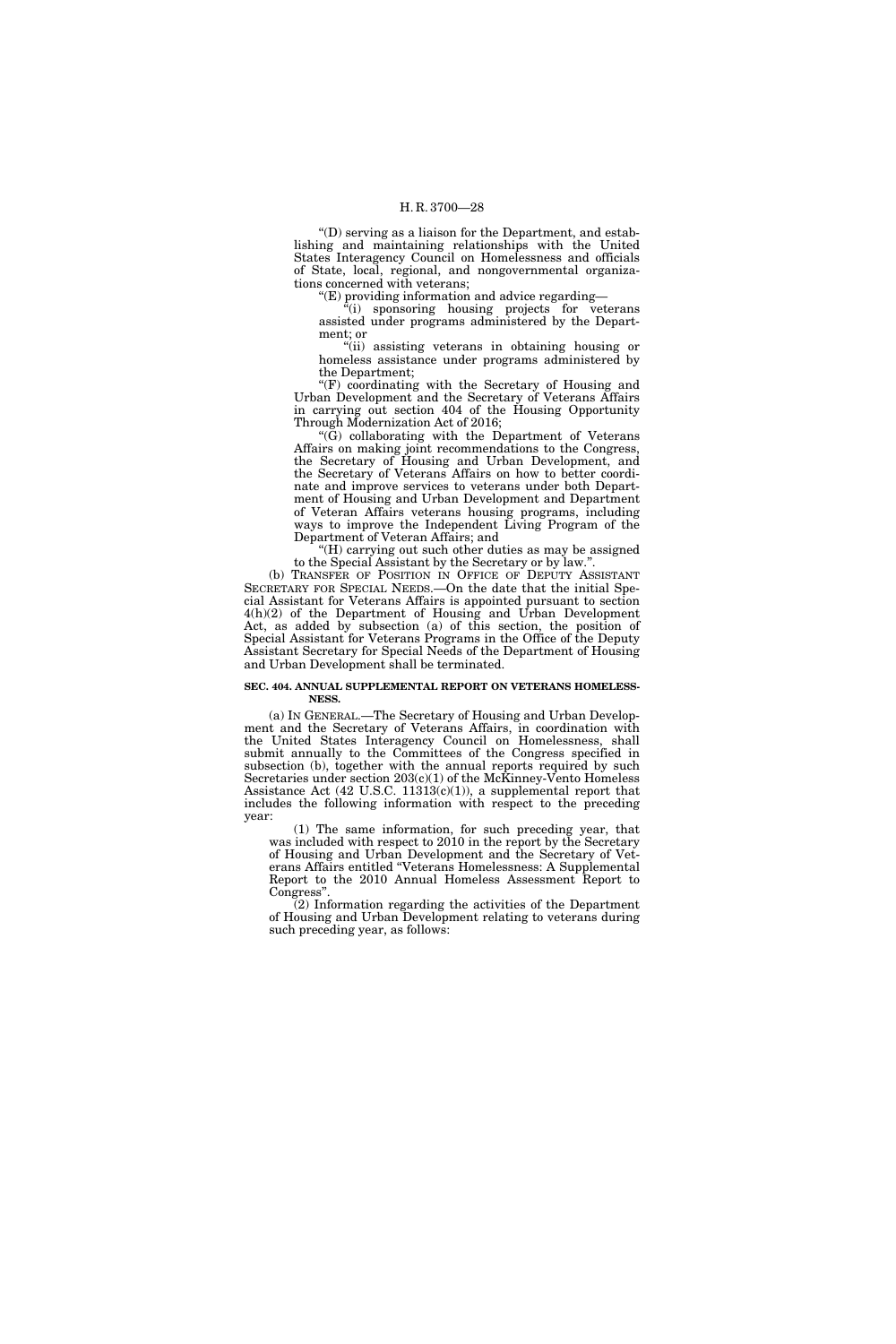(A) The number of veterans provided assistance under the housing choice voucher program for Veterans Affairs supported housing under section 8(o)(19) of the United States Housing Act of 1937 (42 U.S.C. 1437f(o)(19)), the socioeconomic characteristics of such homeless veterans, and the number, types, and locations of entities contracted under such section to administer the vouchers.

(B) A summary description of the special considerations made for veterans under public housing agency plans submitted pursuant to section 5A of the United States Housing Act of 1937 (42 U.S.C. 1437c–1) and under comprehensive housing affordability strategies submitted pursuant to section 105 of the Cranston-Gonzalez National Affordable Housing Act (42 U.S.C. 12705).

(C) A description of the activities of the Special Assistant for Veterans Affairs of the Department of Housing and Urban Development.

(D) A description of the efforts of the Department of Housing and Urban Development and the other members of the United States Interagency Council on Homelessness to coordinate the delivery of housing and services to veterans.

(E) The cost to the Department of Housing and Urban Development of administering the programs and activities relating to veterans.

(F) Any other information that the Secretary of Housing and Urban Development and the Secretary of Veterans Affairs consider relevant in assessing the programs and activities of the Department of Housing and Urban Development relating to veterans.

(b) COMMITTEES.—The Committees of the Congress specified in this subsection are as follows:

(1) The Committee on Banking, Housing, and Urban Affairs of the Senate.

(2) The Committee on Veterans' Affairs of the Senate.

(3) The Committee on Appropriations of the Senate. (4) The Committee on Financial Services of the House

of Representatives. (5) The Committee on Veterans' Affairs of the House of

Representatives. (6) The Committee on Appropriations of the House of Rep-

resentatives.

#### **SEC. 405. REOPENING OF PUBLIC COMMENT PERIOD FOR CONTINUUM OF CARE PROGRAM REGULATIONS.**

Not later than the expiration of the 30-day period beginning on the date of the enactment of this Act, the Secretary of Housing and Urban Development shall re-open the period for public comment regarding the Secretary's interim rule entitled ''Homeless Emergency Assistance and Rapid Transition to Housing: Continuum of Care Program'', published in the Federal Register on July 31, 2012 (77 Fed. Reg. 45422; Docket No. FR–5476–I–01). Upon reopening, such comment period shall remain open for a period of not fewer than 60 days.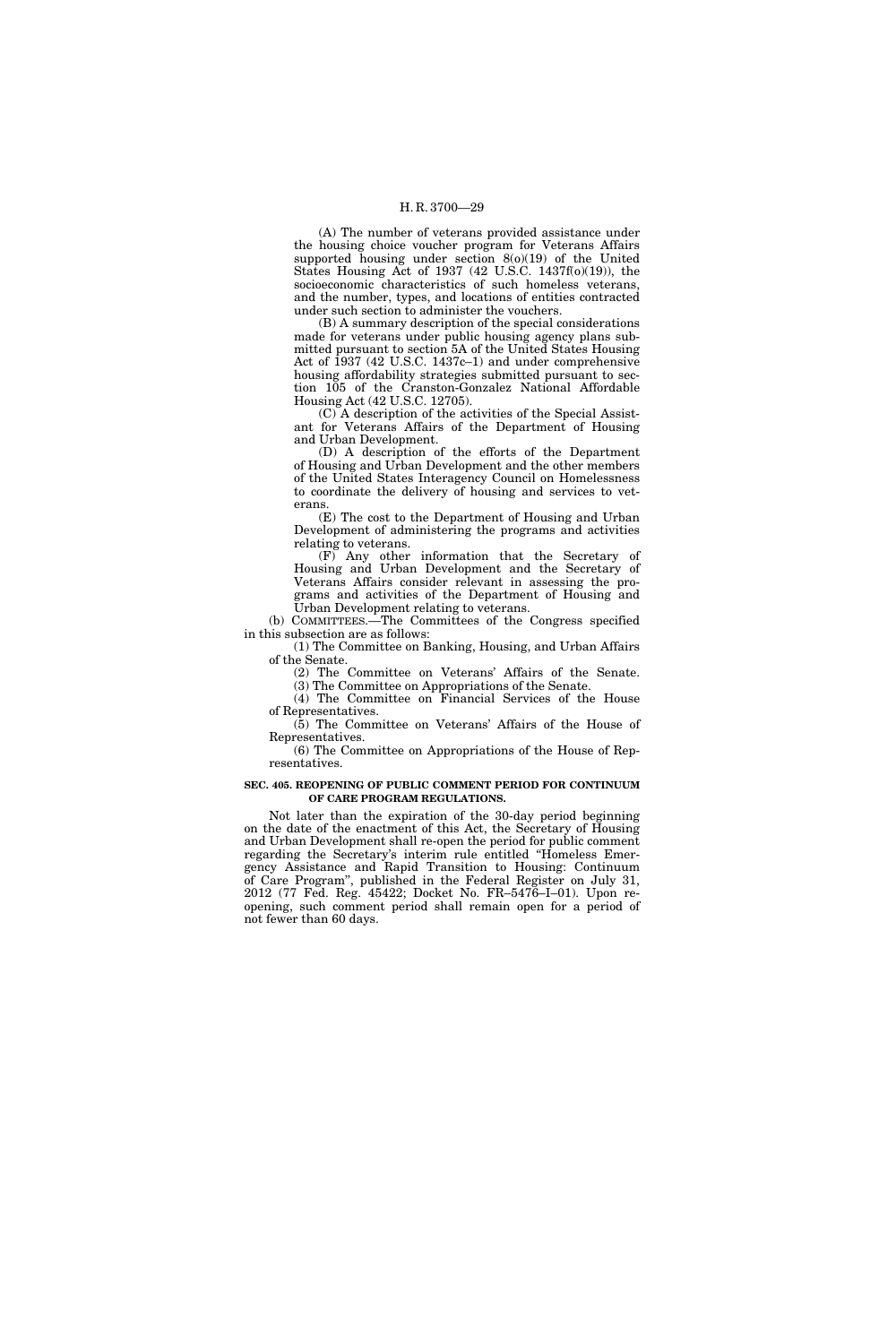### **TITLE V—MISCELLANEOUS**

#### **SEC. 501. INCLUSION OF DISASTER HOUSING ASSISTANCE PROGRAM IN CERTAIN FRAUD AND ABUSE PREVENTION MEASURES.**

The Disaster Housing Assistance Program administered by the Department of Housing and Urban Development shall be considered a ''program of the Department of Housing and Urban Development'' under section 904 of the Stewart B. McKinney Homeless Assistance Amendments Act of 1988 (42 U.S.C. 3544) for the purpose of income verifications.

#### **SEC. 502. ENERGY EFFICIENCY REQUIREMENTS UNDER SELF-HELP HOMEOWNERSHIP OPPORTUNITY PROGRAM.**

Section 11 of the Housing Opportunity Program Extension Act of 1996 (42 U.S.C. 12805 note) is amended by inserting after subsection (f) the following new subsection:

"(g) ENERGY EFFICIENCY REQUIREMENTS.-The Secretary may not require any dwelling developed using amounts from a grant made under this section to meet any energy efficiency standards other than the standards applicable at such time pursuant to section 109 of the Cranston-Gonzalez National Affordable Housing Act (42 U.S.C. 12709) to housing specified in subsection (a) of such section.''.

#### **SEC. 503. DATA EXCHANGE STANDARDIZATION FOR IMPROVED INTER-OPERABILITY.**

(a) DATA EXCHANGE STANDARDIZATION.—Title I of the United States Housing Act of 1937 (42 U.S.C. 1437 et seq.) is amended by adding at the end the following new section:

#### **''SEC. 37. DATA EXCHANGE STANDARDS FOR IMPROVED INTEROPER-ABILITY.**

''(a) DESIGNATION.—The Secretary shall, in consultation with an interagency work group established by the Office of Management and Budget, and considering State government perspectives, designate data exchange standards to govern, under this Act—

 $(1)$  necessary categories of information that State agencies operating related programs are required under applicable law to electronically exchange with another State agency; and

"(2) Federal reporting and data exchange required under applicable law.

''(b) REQUIREMENTS.—The data exchange standards required by subsection (a) shall, to the maximum extent practicable—

 $(1)$  incorporate a widely accepted, nonproprietary, searchable, computer-readable format, such as the eXtensible Markup Language;

''(2) contain interoperable standards developed and maintained by intergovernmental partnerships, such as the National Information Exchange Model;

(3) incorporate interoperable standards developed and maintained by Federal entities with authority over contracting and financial assistance;

''(4) be consistent with and implement applicable accounting principles;

''(5) be implemented in a manner that is cost- effective and improves program efficiency and effectiveness; and

''(6) be capable of being continually upgraded as necessary.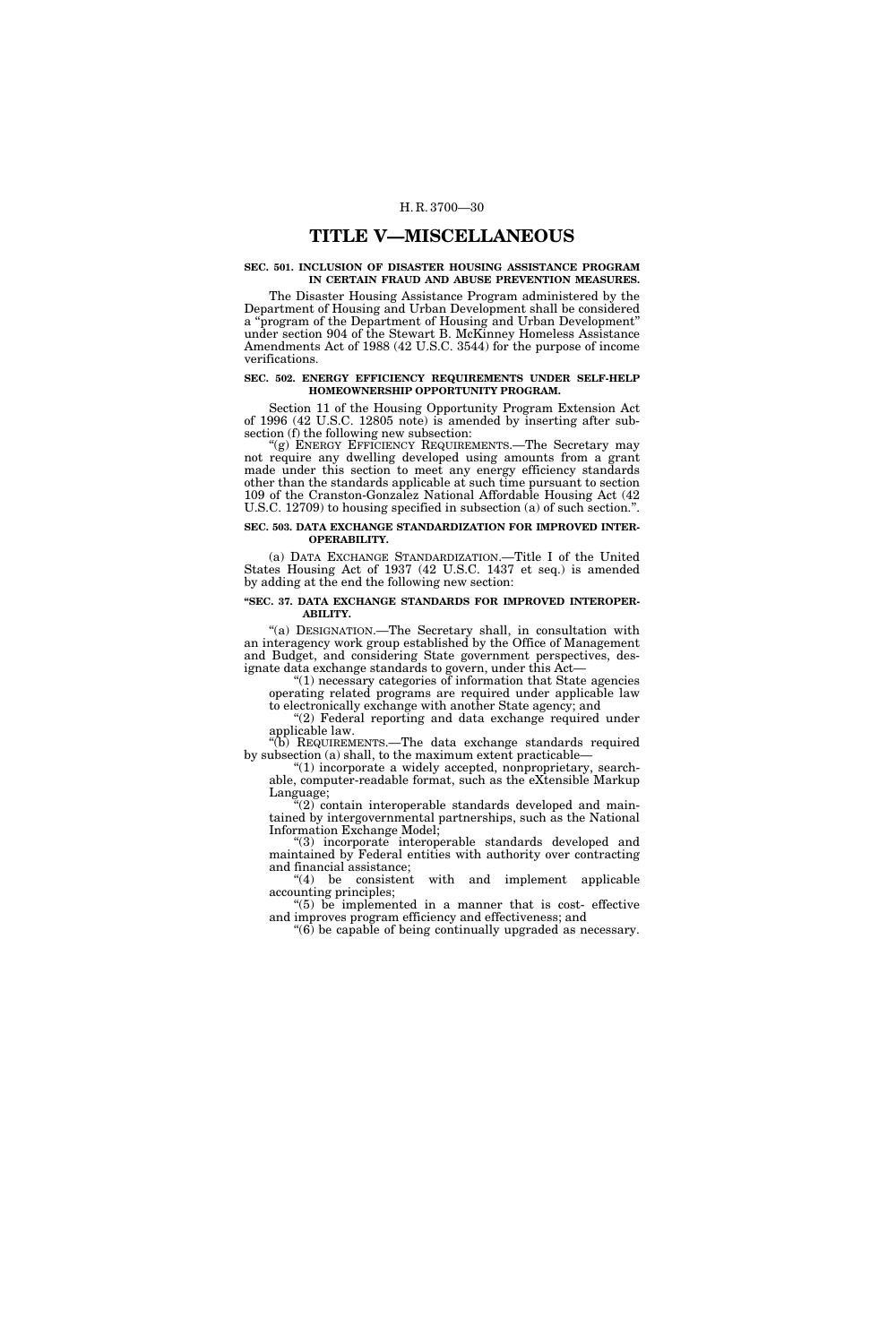''(c) RULES OF CONSTRUCTION.—Nothing in this section requires a change to existing data exchange standards for Federal reporting found to be effective and efficient.<sup> $\ddot{\cdot}$ </sup>.<br>(b) APPLICABILITY.—

(1) IN GENERAL.—Not later than 2 years after the date of the enactment of this Act, the Secretary of Housing and Urban Development shall issue a proposed rule to carry out the amendments made by subsection (a).

(2) REQUIREMENTS.—The rule shall—

(A) identify federally required data exchanges; (B) include specification and timing of exchanges to

be standardized; (C) address the factors used in determining whether and when to standardize data exchanges;

(D) specify State implementation options; and (E) describe future milestones.

### **TITLE VI—REPORTS**

**SEC. 601. REPORT ON INTERAGENCY FAMILY ECONOMIC EMPOWER-MENT STRATEGIES.** 

The Secretary of Housing and Urban Development, in consultation with the Secretary of Labor, shall submit a report to the Congress annually that describes—

(1) any interagency strategies of such Departments that are designed to improve family economic empowerment by linking housing assistance with essential supportive services, such as employment counseling and training, financial education and growth, childcare, transportation, meals, youth recreational activities, and other supportive services; and

(2) any actions taken in the preceding year to carry out such strategies and the extent of progress achieved by such actions.

# **TITLE VII—HOUSING OPPORTUNITIES FOR PERSONS WITH AIDS**

#### **SEC. 701. FORMULA AND TERMS FOR ALLOCATIONS TO PREVENT HOMELESSNESS FOR INDIVIDUALS LIVING WITH HIV OR AIDS.**

(a) IN GENERAL.—Subsection (c) of section 854 of the AIDS Housing Opportunity Act (42 U.S.C. 12903(c)) is amended by—

(1) redesignating paragraph (3) as paragraph (5); and  $(2)$  striking paragraphs  $(1)$  and  $(2)$  and inserting the following:

''(1) ALLOCATION OF RESOURCES.—

''(A) ALLOCATION FORMULA.—The Secretary shall allocate 90 percent of the amount approved in appropriations Acts under section 863 among States and metropolitan statistical areas as follows:

''(I) 75 percent of such amounts among—

''(I) cities that are the most populous unit of general local government in a metropolitan statistical area with a population greater than 500,000, as determined on the basis of the most recent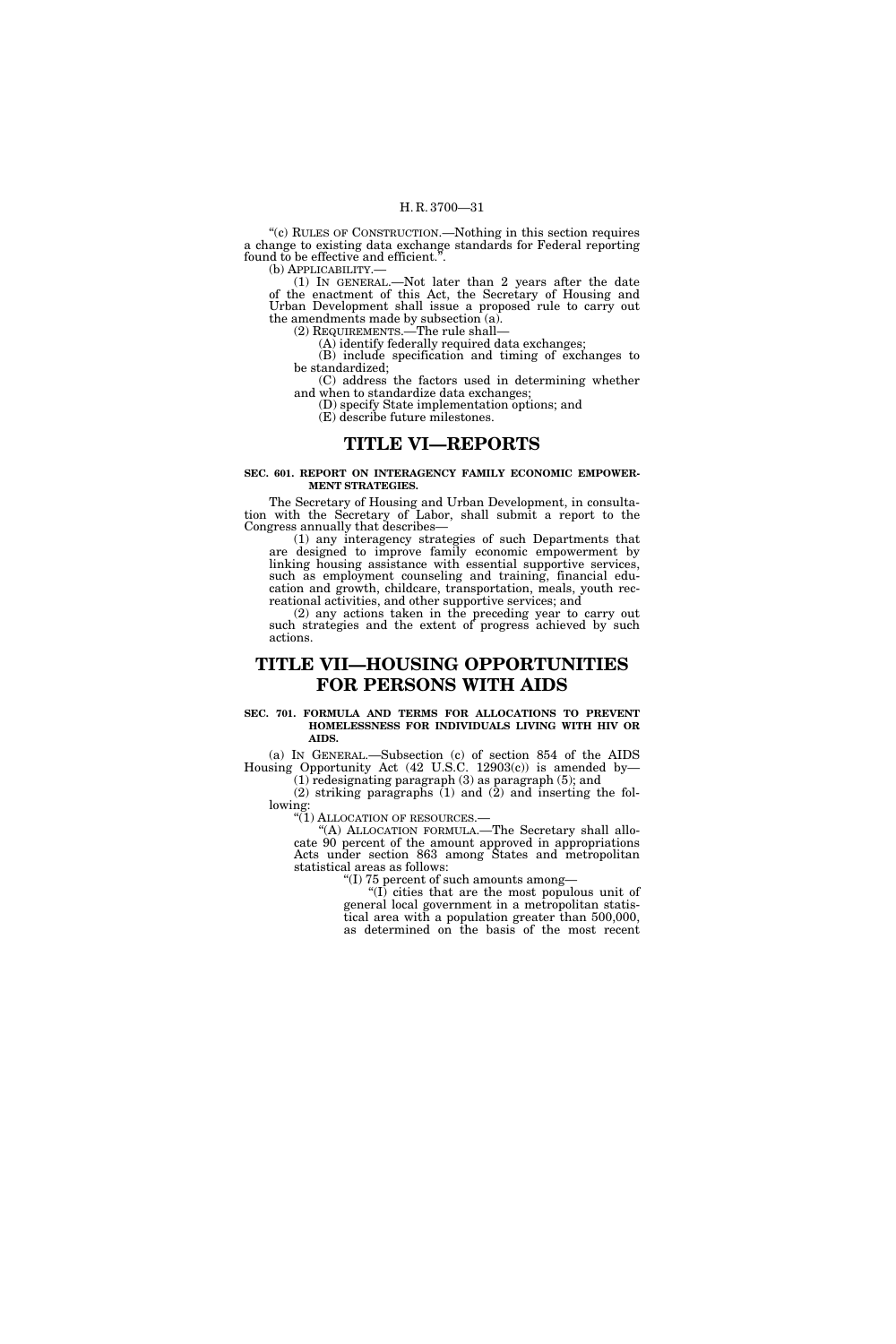census, and with more than 2,000 individuals living with HIV or AIDS, using the data specified in subparagraph (B); and

''(II) States with more than 2,000 individuals living with HIV or AIDS outside of metropolitan statistical areas.

"(ii) 25 percent of such amounts among States and metropolitan statistical areas based on the method described in subparagraph (C).

''(B) SOURCE OF DATA.—For purposes of allocating amounts under this paragraph for any fiscal year, the number of individuals living with HIV or AIDS shall be the number of such individuals as confirmed by the Director of the Centers for Disease Control and Prevention, as of December 31 of the most recent calendar year for which such data is available.

''(C) ALLOCATION UNDER SUBPARAGRAPH (A)(ii).—For purposes of allocating amounts under subparagraph (A)(ii), the Secretary shall develop a method that accounts for—

''(I) differences in housing costs among States and metropolitan statistical areas based on the fair market rental established pursuant to section 8(c) of the United States Housing Act of 1937 (42 U.S.C. 1437f(c)) or another methodology established by the Secretary through regulation; and

''(ii) differences in poverty rates among States and metropolitan statistical areas based on area poverty indexes or another methodology established by the Secretary through regulation.

''(2) MAINTAINING GRANTS.—

''(A) CONTINUED ELIGIBILITY OF FISCAL YEAR 2016 GRANTEES.—A grantee that received an allocation in fiscal year 2016 shall continue to be eligible for allocations under paragraph (1) in subsequent fiscal years, subject to—

''(I) the amounts available from appropriations Acts under section 863;

''(ii) approval by the Secretary of the most recent comprehensive housing affordability strategy for the grantee approved under section 105; and

"(iii) the requirements of subparagraph  $(C)$ .

''(B) ADJUSTMENTS.—Allocations to grantees described in subparagraph (A) shall be adjusted annually based on the administrative provisions included in fiscal year 2016 appropriations Acts.

''(C) REDETERMINATION OF CONTINUED ELIGIBILITY.— The Secretary shall redetermine the continued eligibility of a grantee that received an allocation in fiscal year 2016 at least once during the 10-year period following fiscal year 2016.

''(D) ADJUSTMENT TO GRANTS.—For each of fiscal years 2017, 2018, 2019, 2020, and 2021, the Secretary shall ensure that a grantee that received an allocation in the prior fiscal year does not receive an allocation that is 5 percent less than or 10 percent greater than the amount allocated to such grantee in the preceding fiscal year. ''(3) ALTERNATIVE GRANTEES.—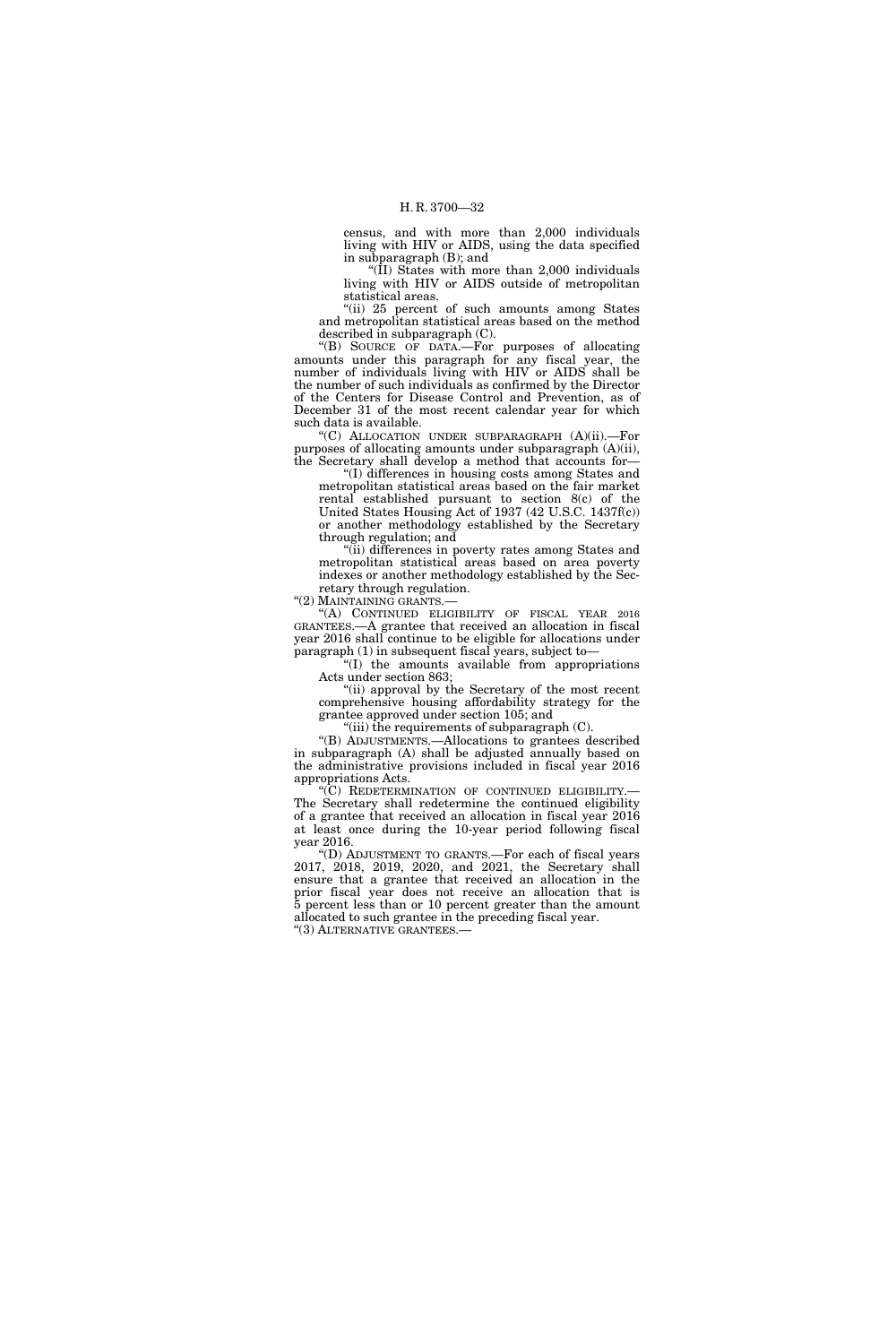''(A) REQUIREMENTS.—The Secretary may award funds reserved for a grantee eligible under paragraph (1) to an alternative grantee if—

''(I) the grantee submits to the Secretary a written agreement between the grantee and the alternative grantee that describes how the alternative grantee will take actions consistent with the applicable comprehensive housing affordability strategy approved under section 105 of this Act;

''(ii) the Secretary approves the written agreement described in clause (I) and agrees to award funds to the alternative grantee; and

"(iii) the written agreement does not exceed a term of 10 years.

''(B) RENEWAL.—An agreement approved pursuant to subparagraph (A) may be renewed by the parties with the approval of the Secretary.

 $\langle C \rangle$  DEFINITION.—In this paragraph, the term 'alternative grantee' means a public housing agency (as defined in section 3(b) of the United States Housing Act of 1937 (42 U.S.C. 1437a(b))), a unified funding agency (as defined in section 401 of the McKinney-Vento Homeless Assistance Act (42 U.S.C. 11360)), a State, a unit of general local government, or an instrumentality of State or local government.

''(4) REALLOCATIONS.—If a State or metropolitan statistical area declines an allocation under paragraph  $(1)(A)$ , or the Secretary determines, in accordance with criteria specified in regulation, that a State or metropolitan statistical area that is eligible for an allocation under paragraph  $(1)(A)$  is unable to properly administer such allocation, the Secretary shall reallocate any funds reserved for such State or metropolitan statistical area as follows:

''(A) For funds reserved for a State—

 $f(1)$  to eligible metropolitan statistical areas within the State on a pro rata basis; or

"(ii) if there is no eligible metropolitan statistical areas within a State, to metropolitan cities and urban counties within the State that are eligible for grant under section 106 of the Housing and Community Development Act of 1974 (42 U.S.C. 5306), on a pro rata basis.

''(B) For funds reserved for a metropolitan statistical area, to the State in which the metropolitan statistical area is located.

''(C) If the Secretary is unable to make a reallocation under subparagraph (A) or (B), the Secretary shall make such funds available on a pro rata basis under the formula in paragraph (1)(A).''.

(b) AMENDMENT TO DEFINITIONS.—Section 853 of the AIDS Housing Opportunity Act (42 U.S.C. 12902) is amended—

 $(1)$  in paragraph  $(1)$ , by inserting "or 'AIDS'" before "means"; and

(2) by inserting at the end the following new paragraphs: " $(15)$  The term 'HIV' means infection with the human immunodeficiency virus.